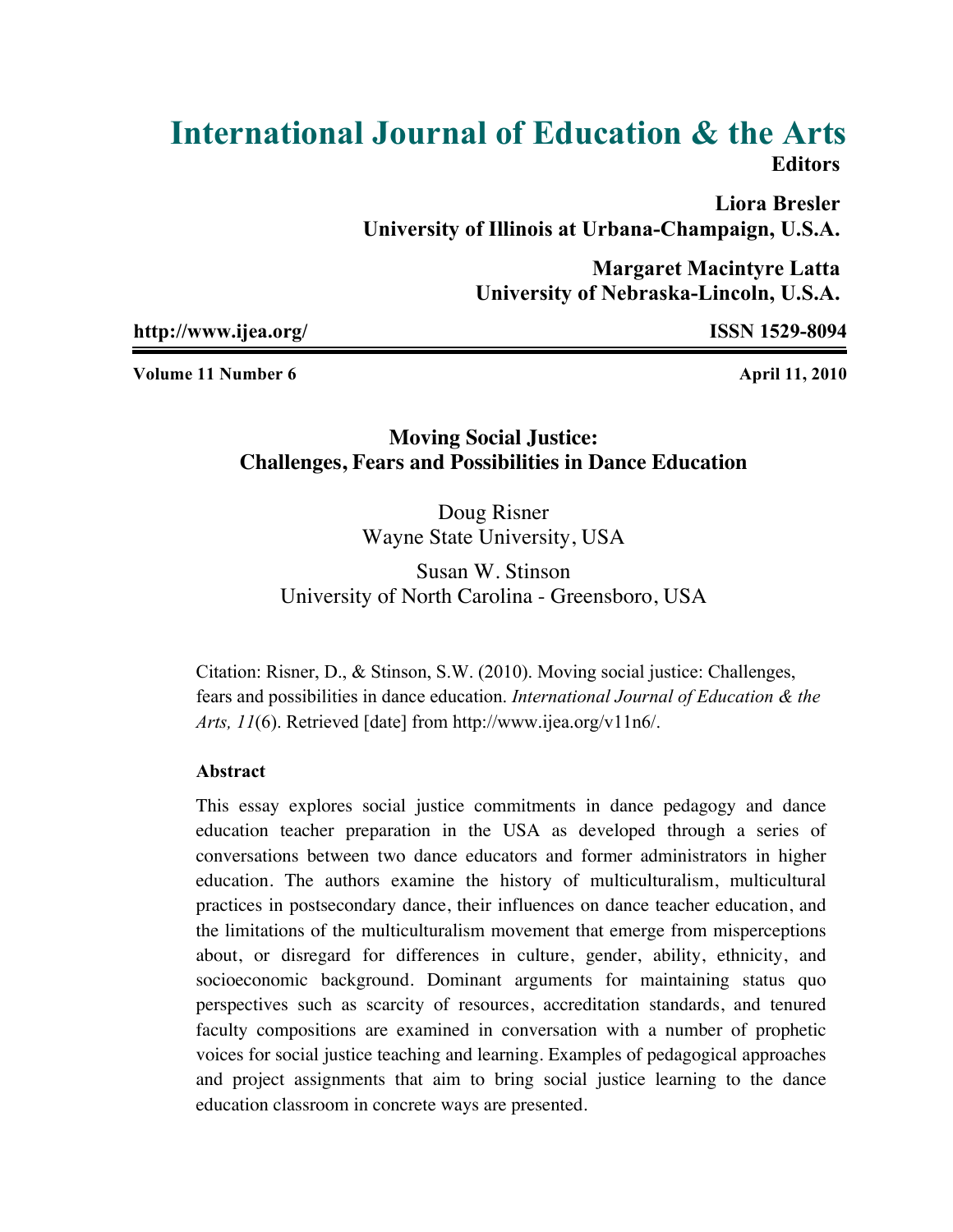#### **Introduction**

Imagine an undergraduate dance education course at the conclusion of a lively discussion on teaching in today's public schools. The conversation has included some dramatic stories illustrating difficult challenges faced by many young people, the corresponding strengths that they also possess, and the responsibility of dance teachers in such a context. One student is looking particularly overwhelmed. When the instructor gently asks her what she is experiencing, she replies honestly, "Why can't I just teach pliés?"

As dance educators, we can sympathize with this prospective teacher. We could easily ask a similar question related to preparing teachers of dance: Why can't we just teach them how to teach pliés and other dance content? Isn't that enough? After all, they are becoming *dance* educators. Why do they need to deal with the individual differences, personal problems, and cultural issues that their students will bring with them?

The pragmatic response is that they will not be successful in teaching dance to many of today's students if they do not deal with all of the issues that can get in the way between the student and learning. How can they help their future students build on their strengths to manage such obstacles? Based on our own experience and the stories we hear from teachers in the field, we have to know more than dance content because *this* one is developmentally delayed, *this* one doesn't understand English, *that* one is in a wheelchair. Much multicultural teacher education has tried to prepare pre-service educators for teaching students with these differences: Good teachers are expected to learn about instruction for young people from every different demographic group, to customize methodology so that all children can learn. As described below, this orientation has led to some positive developments in the field, including appreciation for the diversity that students bring and what dance can offer. Yet it often ends up leaving teachers, including ourselves, feeling overwhelmed by what sometimes seems more like a collection of different needs than a community of learners.

Not all the obstacles to learning are about disabilities and cultural differences; many are a result of students' social and economic circumstances: *This* one's brother is in prison, *this* one doesn't have money for dance clothes, *that* one is homeless, *that* one's parents are fighting, *that* one was raped. Teachers who care are often called to become therapists and social workers for their students. Anyone who doesn't care doesn't belong in the teaching profession. But those who *do* care often become burned out after a few years, because more students with more challenges keep coming. This situation reminds us of a fable (retold in *The Blue Haze,* 2007*)* about a man standing on shore watching bodies float down a river. Being a compassionate person, he tried to rescue those he could and bury the rest, staying so busy he never had time to ask what was going on upriver that sent so many bodies floating down.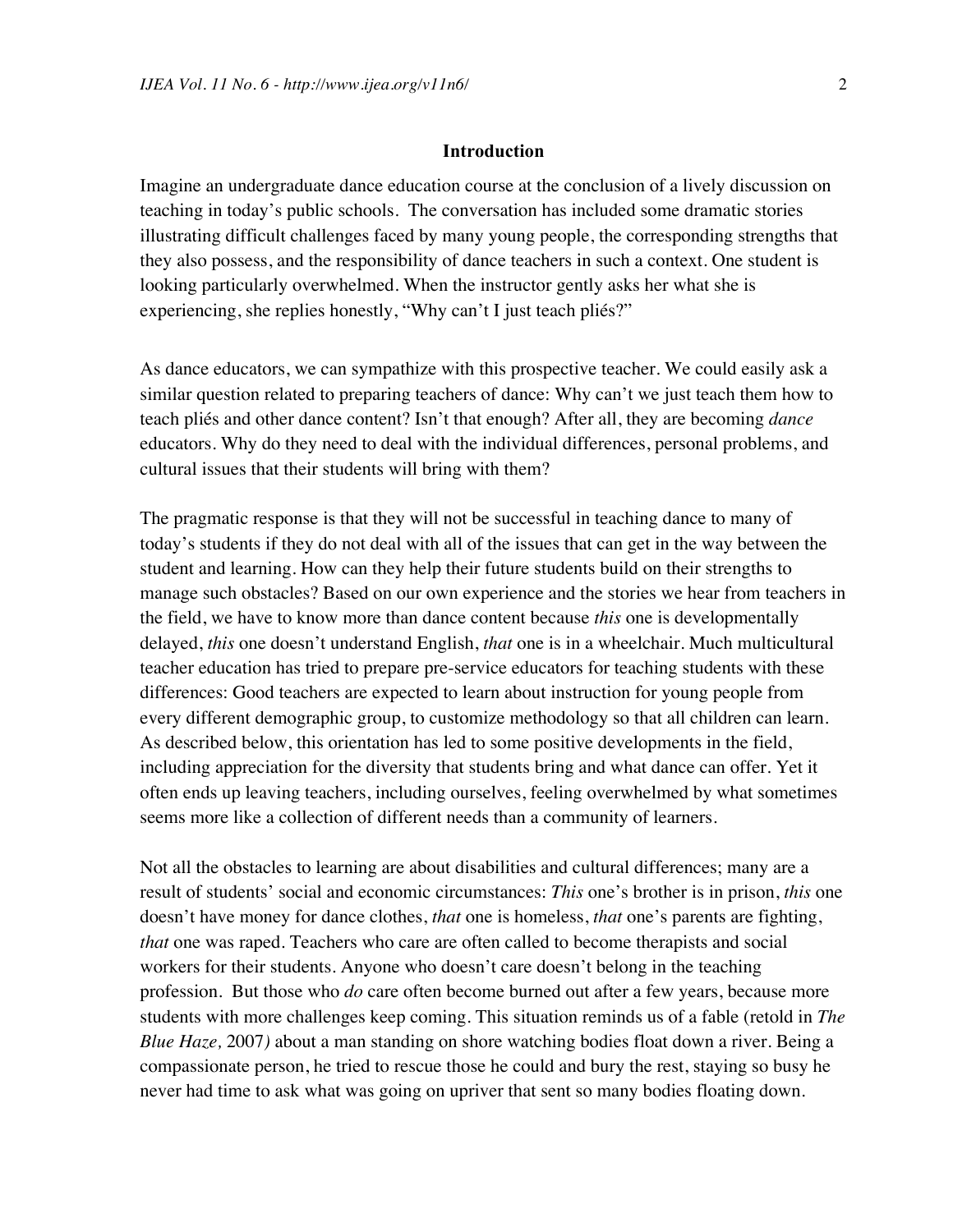Busy teachers, trying to do the best they can with too many students facing too many challenges, may recognize Sue Books' analogy of education as triage (1994): We don't give much attention to students who will be fine, or those that will never make it, and instead focus on the few that might survive with our help. We triage those kids, but never think about the system that creates these circumstances. To think about the system creating the challenges so many young people face in schools, takes us beyond thinking about individual and cultural differences to thinking about broader issues of social justice. It means we try not just to help future teachers fit into the world as it is, but to create a world that is more just, more fair, as well as one that is more compassionate.

And yet this seems such a daunting task, especially for dance educators. After all, we and our students chose this particular career because it seemed a good match between our skills and our passions. We did not choose to become politicians or community organizers. At the same time, we believe that dance educators have a role to play in creating a better world for their students to enter, and further, that failure to think about the larger social world is problematic for our students, ourselves, and our art.

This essay has developed through a conversation between two American dance educators willing to be honest with themselves, looking at their own histories as white middle class dance educators and former administrators, at or past middle age, self-defined as liberals committed to inclusivity and social justice. At different institutions with different educational contexts, we have struggled to figure out how to live our values within a larger social world that includes some quite different ideas of what that kind of world might *become*. Parts of our ongoing dialogue throughout this process, often incomplete, half-baked, and generally messy, are included in audio excerpts for a number of reasons. First, we seek to draw attention to collaborative thinking, learning and writing. Second, we hope to illuminate the ways in which the written word, though seemingly effortless from sentence to paragraph, from problem to possible solution, actually makes its frequently awkward and sometimes doubtful path to the printed page. Last, we believe that exposing and confessing our imperfections, inadequacies, and incomplete understandings of the world reveal more of our humanity in our struggle as educators and citizens. At the same time, readers may elect to skip these audio dialogues entirely and focus on the written essay in its more traditional scholarly form.

We will first look at the history of multiculturalism and dance education in the USA: how we have gotten to where we are today. We will emphasize practices in higher education in our country, especially those that have most influenced teacher education. Following that analysis, we will discuss some of the most-cited reasons for maintaining the status quo. We will conclude with some promising possibilities, including two from international locations, and some potential sources of energy for realizing the role of dance education in moving toward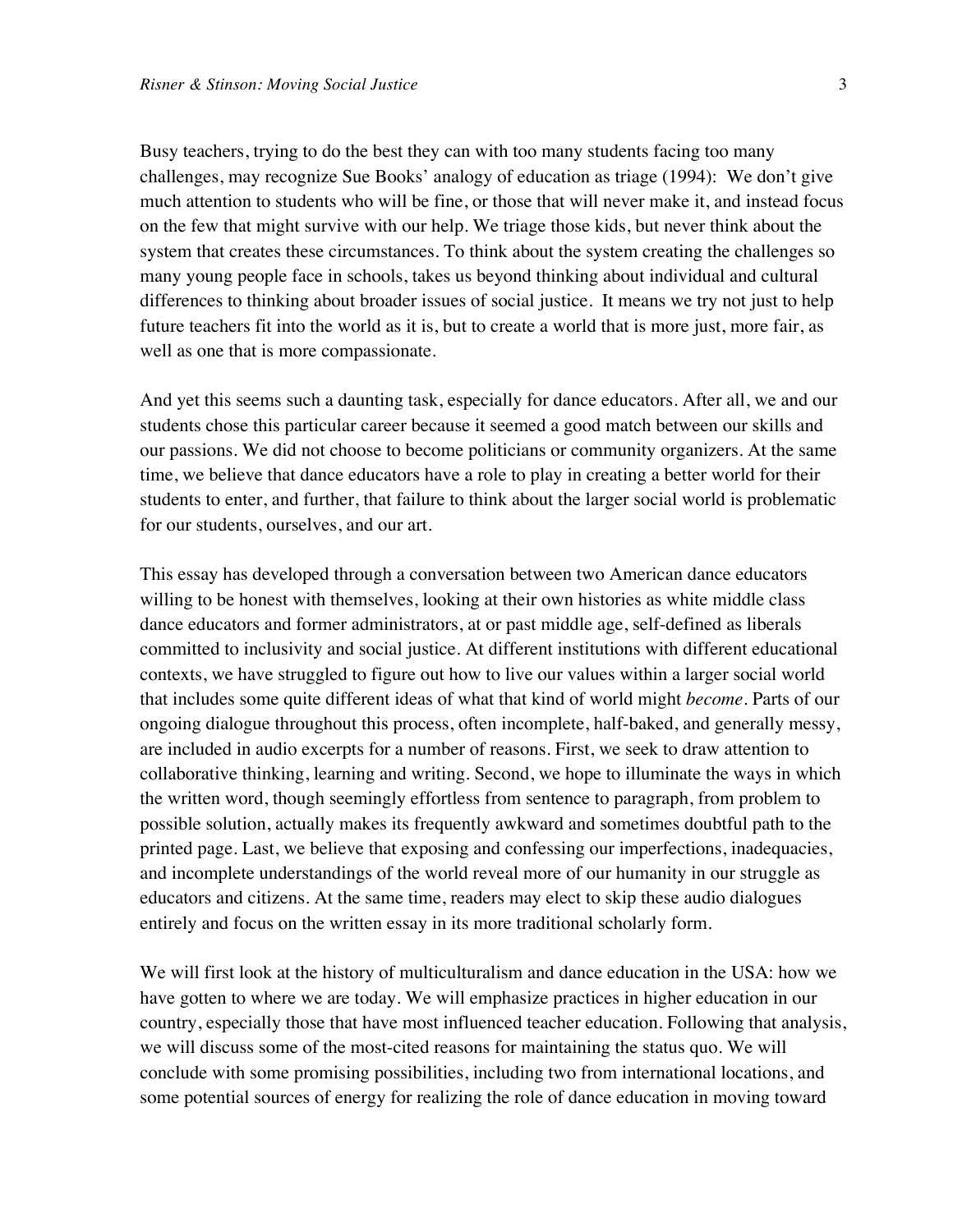social justice. We hope that this piece will become part of an expanding international dialogue on issues of social justice in dance education.

> [http://www.ijea.org/v11n6/](http://www.ijea.org/v11n6/audio/audio1.mp3)audio/audio1.mp3 *Audio Clip #1*: Reflections on trying to create a better world.

#### **Multiculturalism and Dance Education**

Defining multiculturalism is often contingent upon the varied contexts in which it is discussed and deployed. In 1993, Milton Bennett proposed a Developmental Model of Intercultural Sensitivity which has been used by many subsequent researchers to understand how students experience cultural difference. Although there has been some substantive critique of this model (see Hodges and Belcher, 2005), we find it useful here.

Bennett proposes six stages in experiencing cultural difference. He describes the first three as *ethnocentric*; they involve 1) *denial* of cultural difference, 2) raising a *defense* against it, or 3) *minimizing* its importance. The next three stages are termed *ethnorelative*; they involve seeking cultural difference by 4) *accepting* its importance, 5) *adapting* a perspective to take it into account, or 6) *integrating* the whole concept into a definition of identity. In terms of multiculturalism in the United States, Carson's (1999) definition mirrors the integration suggested in stage six of Bennett's model:

[M]ulticulturalism is a social and political movement and position that holds differences between individuals and groups to be a potential source of strength and renewal rather than of strife. It values the diverse perspectives people develop and maintain through varieties of experience and background stemming from racial, ethnic, gender, sexual orientation and/or class differences in our society. It strives to uphold the ideals of equality, equity and freedom on which the United States is based, and includes respect for individuals and groups as a principle fundamental to the success and growth of our country. (np)

Unfortunately, we have very little research on the actual practice of teaching and learning about diversity and social issues in teacher preparation (Lowenstein, 2009). However, what we do know brings up questions about effectiveness, methods, and pedagogy. Studies have shown that teachers' beliefs and perspectives change only after lengthy and laborious professional development over time (Gomez and Tabachnick, 1992; Noordhoff and Kleinfeld, 1993 cited in Lowenstein, 2009). Multiculturalism in post secondary education during the 1990s stimulated highly-charged debates surrounding the western canon, producing conservative challenges against "political correctness" that continue today in the United States. Regardless, multicultural education and curricula received renewed attention.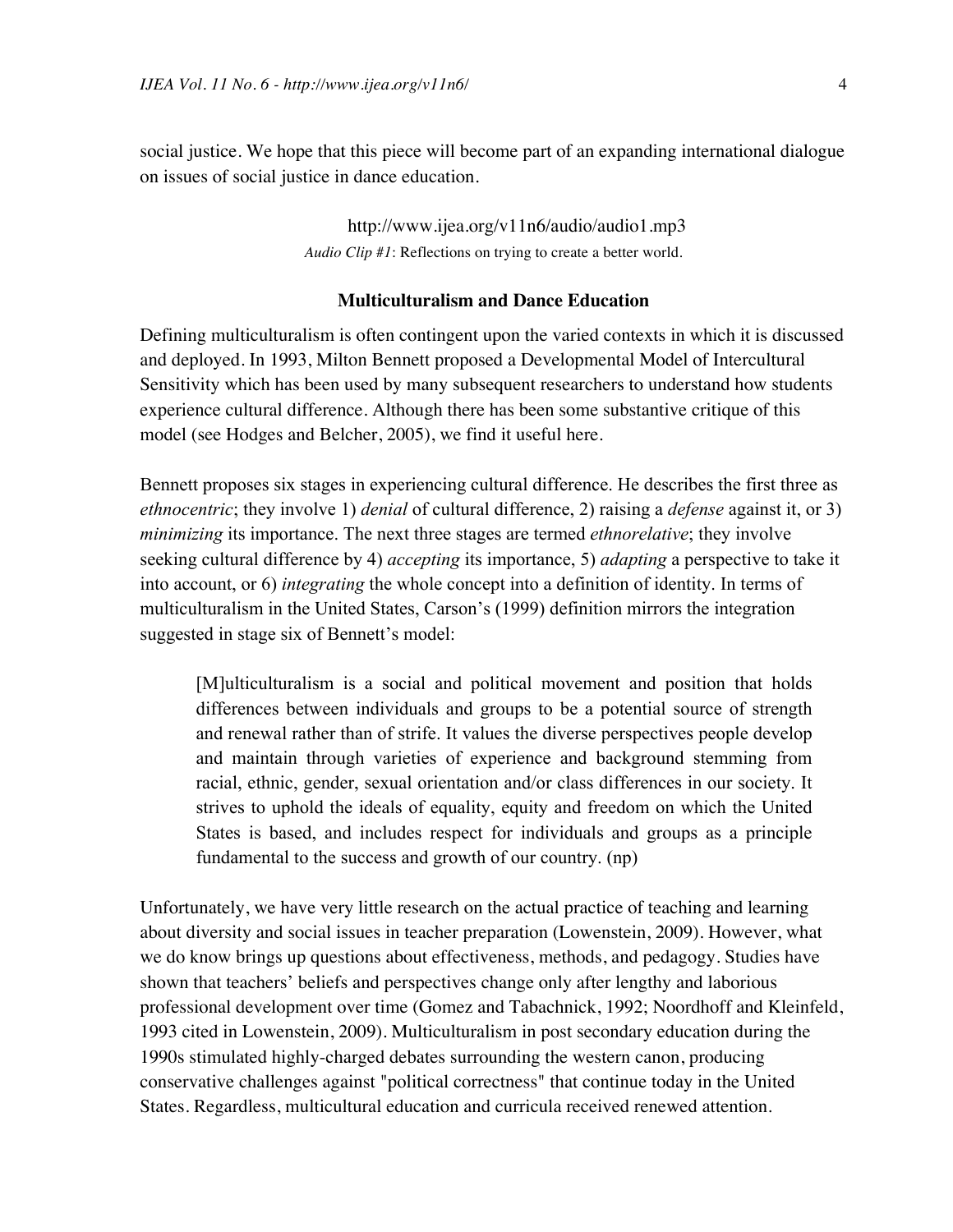<http://www.ijea.org/v11n6/audio/audio2.mp3> *Audio Clip #2*: Frustration, fears, and possibilities with multiculturalism in dance.

#### **Status of the Field**

We begin with dance in higher education because this is where prospective teachers of dance typically first encounter discussion about social and cultural issues in dance. During the past decade under-representation has continued to be a major theme in dance literature related to social and cultural issues (DeFrantz, 1996a, 1996b; Gottschild, 1996; Bennefield, 1999; Jackson & Shapiro-Phim, 2008; Risner, 2009). DeFrantz (1996b) notes the grave injustice of under-represented populations in major international ballet companies, while also acknowledging the powerful contributions of contemporary choreographers, such as Dwight Rhoden, David Rousseve, Ronald K. Brown, and Jawole Willa Jo Zollar, to the current wave of dance that challenges social norms. Unfortunately, efforts to make post-secondary dance more multicultural have focused nearly exclusively on exposing students to non-western forms and cultivating an appreciation of someone else's cultural dance form. Though exposure and appreciation initiatives are important first steps, rarely do our programs adapt a multicultural perspective or integrate wider multicultural identities.

For example, we add courses to the curriculum in "global dance" rather than rethinking our assumptions about how we think of *all* dance. Despite the years that have passed since Joanne Kealiinohomoku's famous essay on ballet as ethnic dance (1970), we continue to think of western dance forms as "normal," require these courses, and then conservatively sprinkle nonwestern dance forms and content like exotic condiments on the traditional western meal of meat and potatoes. At best, our students who are required to take one semester of African dance will emerge with appreciation for this dance form and enough knowledge to teach a unit during Black History Month (in USA schools, the month of February), but will only rarely use their appreciation to challenge taken-for-granted assumptions about what dance is. This is primarily because we in dance education haven't moved beyond superficial treatment of multiple cultures outside our own.

While significant dance scholarship has identified racism as a central component of ethnocentric bias in dance, it is clear that the persistence of such bias in spite of changing values and more inclusive attitudes is a more complex problem (Asante, 1993; Nicholls, 1995; Mills, 1997, Asante, 1999). Using dance of the African Diaspora<sup>1</sup> as an example, Mills suggests,

In dance, as in other fields, most people are inclined to maintain or reinforce existing images because people tend to perceive information in a way that is consistent with their values. The end result, as Becker posits, is that we either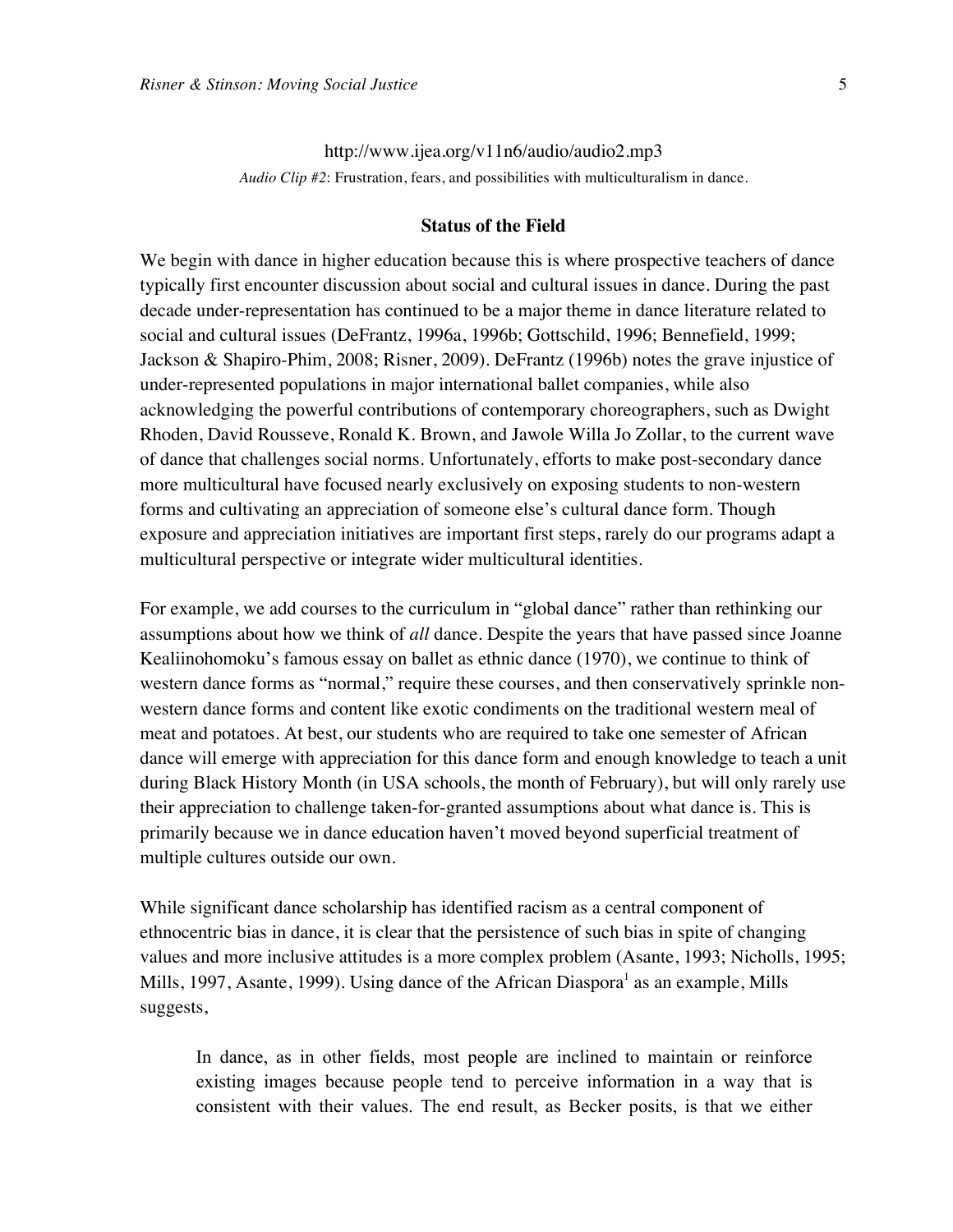misperceive information that is not consistent with existing images in order to avoid any inconsistencies, thereby making us uncomfortable, or disregard the information altogether. Many times we simply cue ourselves to perceive information that is consistent with what we expect, believe, or know. (Mills, 1997, p. 141)

Mills' argument characterizes the outcomes of most current multicultural efforts in dance: misperception of, or disregard for non-western forms because these images are not consistent with what dance faculty and students understand as "dance." This western ethnocentric perspective, dominant in postsecondary dance, situates the amalgam of African dance as "primarily a somatic, "ethnic" [sic] experience compared to an aesthetic experience… outside the realm of an artistic aesthetic experience" (Mills, 1997, p. 143). As such, the art form, as well as other non-western dance styles (such as Native American, see Lutz & Kuhlman, 2000; Barry & Conlon, 2003), remains on the periphery of most dance education.

Kerr-Berry (2004), in her exploration of black content appropriation in teaching, moves this argument further in a pedagogical critique of multiculturalism in dance education:

[T]he white dance educator must immerse herself in the historical content in order to understand it before she disseminates it. She must be able to acknowledge the painful history that surrounds the content. Accordingly, as the instructor prepares, she must be able to enter African American historical content, not only as a researcher in search of information, but also as a human being capable of empathy. (p. 46)

A recent publication on dance in South African schools (Friedman, 2009) reports similar issues in teacher preparation in that country, which defines itself as "polycultural" but has also had a history of domination of white Western dance forms in educational settings. Sharon Friedman points out that African dance is not just a traditional form; rather, those traditional forms have evolved with urbanization and had impact on contemporary African choreographers and dancers. We would all be wise, we propose, to problematize our notions about what any particular dance form looks like.

With the recognition that *all* dance should be considered "ethnic" or cultural dance, we affirm the need for broadening student horizons to understand and appreciate the breadth of cultural dance, and for cultivating empathy. At the same time, if we stop there, such necessary steps often become ways to keep the world as it is: to put boundaries around "other" forms of dance and then congratulate ourselves for our compassionate appreciation of those who struggle. Even dance departments that attempt to substantially revise their programs with ambitious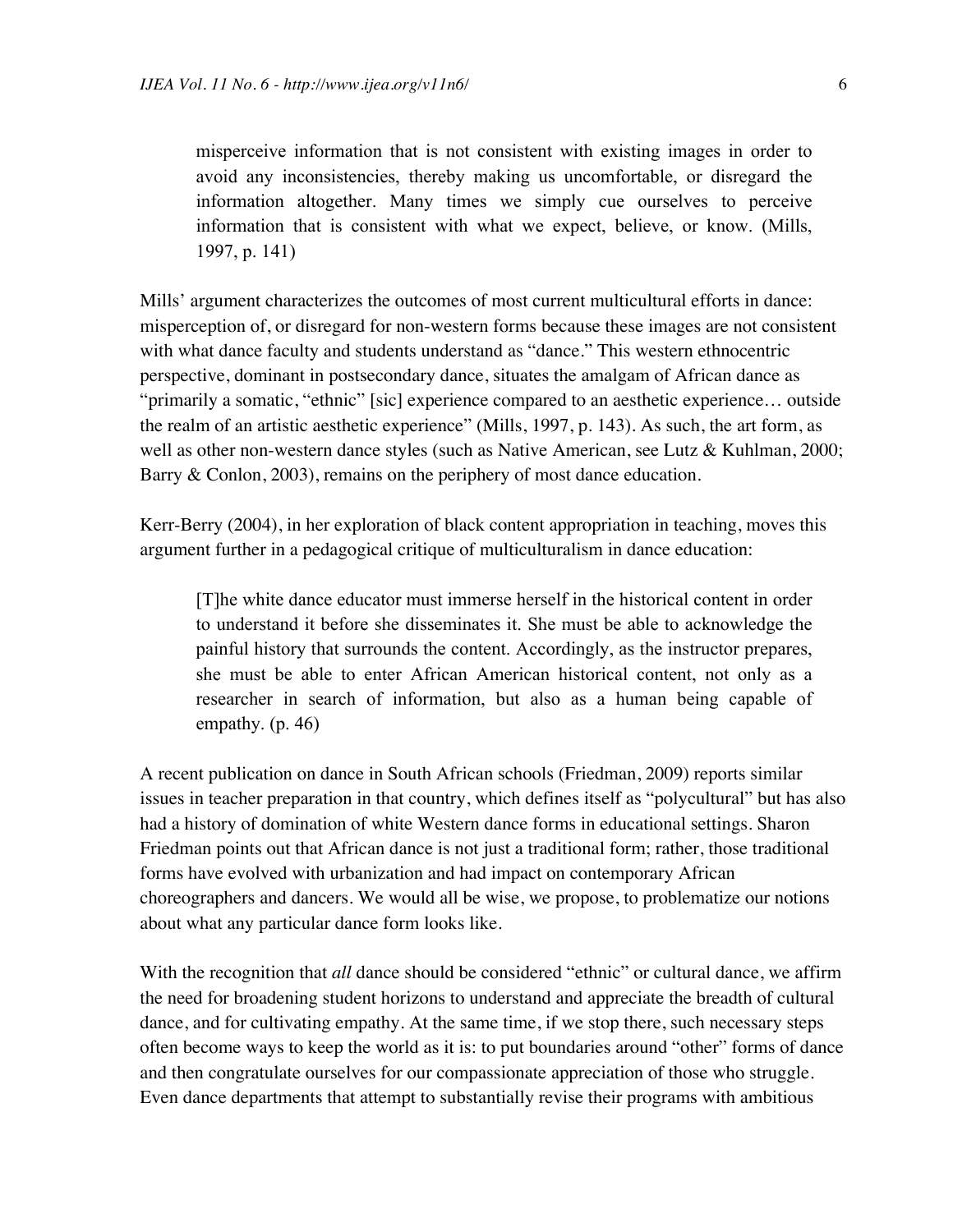multicultural approaches and content encounter significant obstacles entrenched in the discipline's traditional ballet and modern dance paradigm (Hagood, 2000).

Multicultural efforts that provide exposure and cultivate appreciation, though necessary and likely well intentioned, are insufficient. So much is left out: access, representation, historical and cultural context, and the systemic biases that lie beneath continued social inequity and injustice. Simultaneously, those faculty who do this kind of challenging may, in fact, be regarded as "difficult," "political," or "activist."

#### **Current Limitations**

At this point in our discussion, we begin to see the limitations of the multiculturalism movement and its often meager curricular impact in dance over the past thirty years in the United States, especially when we look closely at the field and the boundaries we continue to impose on "others" and their dancing. These limitations emanate from misperceptions about, or disregard for differences in culture, gender, ability, ethnicity, and socioeconomic background.

In terms of gender and ethnicity, multicultural efforts in dance have not been accompanied by a prioritization of underrepresented faculty hires or underrepresented student recruitment in dance. Statistics from institutions in the USA, collected by the Higher Education Arts Data Services (HEADS), reveal our limited progress. Undergraduate dance students remain overwhelmingly female (89%) and over seven in ten dance students are white (HEADS, 2009). As the United States has become increasingly diverse, a pattern that will accelerate as this century progresses (Gay and Howard, 2000), we wonder if or how the field will respond. How comfortable are we when dance in academe looks less and less like our neighborhoods and communities?

Trends in longitudinal data over the past four years show that post-secondary dance faculty are becoming increasingly white (80% in 2007, a steady increase from 76% in 2003). While the total Hispanic/non-white undergraduate population has fluctuated, it remained stagnant over the same period at 27-30% (HEADS, 2004, 2009). Although multicultural education in dance has grown significantly over the past decade, accompanied by an explosion of nonwestern scholarship, we have not seen the "trickle down effect" to our student or faculty populations.

Beyond the asymmetries of ethnicity and gender, the limitations of current multicultural efforts in postsecondary dance often ignore socioeconomic diversity and minimize differently abled populations. The ability to enter dance programs usually privileges previous training, normally extensive study in ballet and modern dance. In this respect, auditions serve as a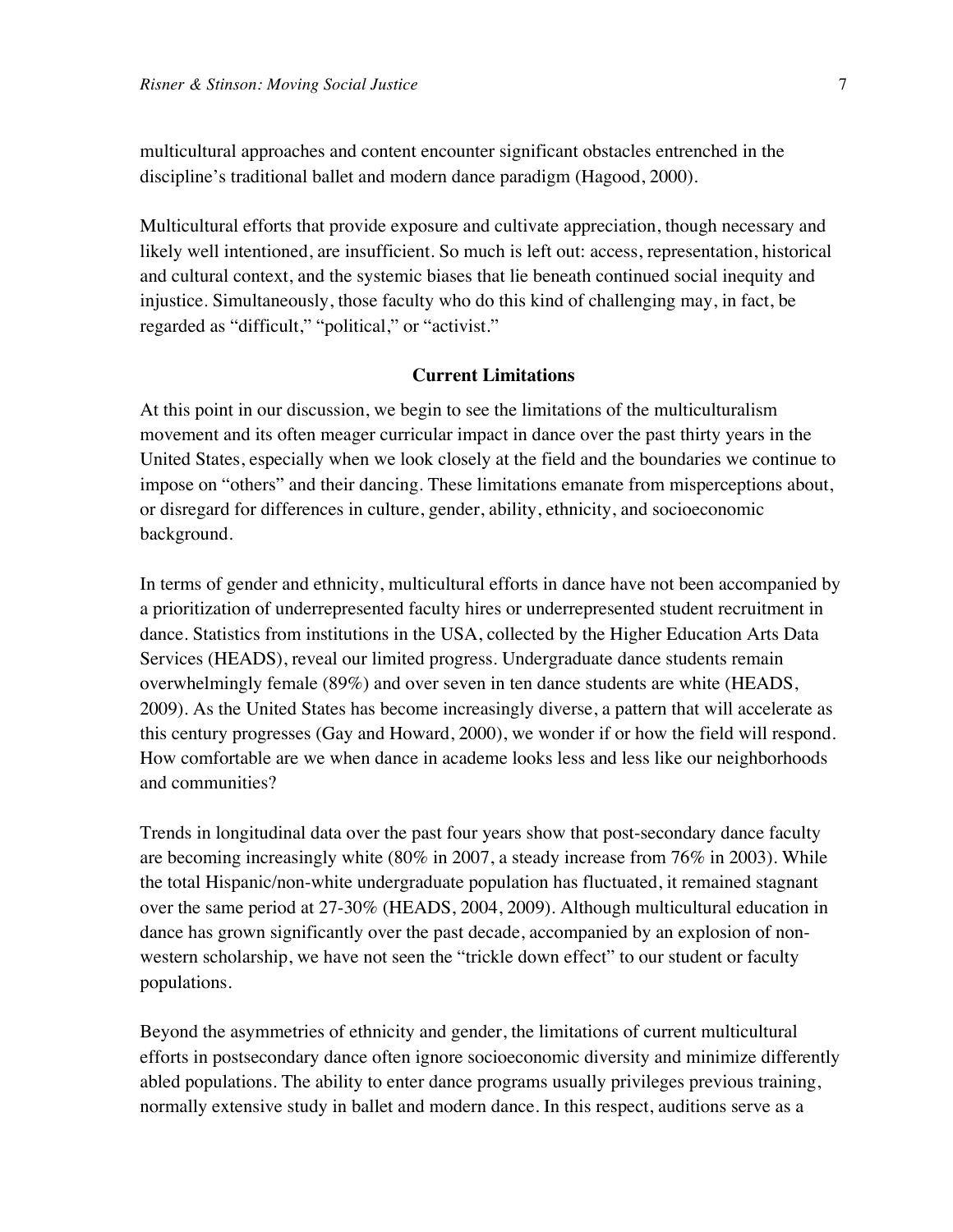socioeconomic barrier, filtering out students whose backgrounds have not allowed access to formal dance training. From the outset, these sorting mechanisms build homogenous programs as they simultaneously reduce diversity.

The overarching tenet of inclusiveness embedded in multiculturalism also extends to include persons with different abilities. In the professional realm, a number of dance companies comprised of dancers with and without disabilities, have emerged in the past two decades. Much dance education scholarship addressing the concerns of special needs populations in dance (Hill, 1976; Sherrill, 1976; Walberg, 1979; Fitt and Riordan, 1980; Boswell, 1982; Dunn and Craft, 1985; DePauw, 1986; Jay, 1987; Levete, 1993, Dunphy and Scott, 2003) has its roots in the adapted physical education movement.

More recent research focuses on the social construction of disability and the ways in which differently abled bodies challenge and disrupt conventional expectations of bodies in dance. Albright (1997) exposes the implications of the body in performance and its representation of cultural identity through gendered, racial, and social markings, including disability. Following notions of equitable contribution, Albright is critical of dances by disabled performers that reproduce dominant assumptions about dance, particularly aesthetics of grace, speed, agility, strength, and beauty. Her argument deftly illustrates the hegemonic tendency to value and privilege the abled body, even when the focus is on diversity and dancers with different abilities. Kuppers (2000) argues that the disabled dancing body challenges the audience to see past disability, and in so doing, to locate the social construction of disability in the spectator rather than in the differently abled body. For the most part, however, such research and performance remain on the periphery of academic dance and teacher preparation.<sup>2</sup>

Clearly, multicultural curricular initiatives in dance have not been met with the same candor or commitment in terms of diverse student and faculty populations. Given the expansion of non-western content and forms in dance over the past thirty years, the continued homogeneity of our programs brings up a number of additional and troublesome questions: What doesn't happen in dance theory and practice when the conversation excludes the voices of nonwhites? Conversely, what *does* happen when so many voices and bodies are left out of the conversation, and what are the implications? What then has been accomplished in multicultural dance? What remains unaddressed? More importantly, how will we address the shortcomings of our less-than-ambitious commitment to "uphold the ideals of equality, equity and freedom" (Carson, 1999)?

We believe that if answers are to be found, dance must first look at its grounding conceptions and guiding assumptions about what counts as "dance" and how these determinations are rooted in the long-standing exoticism of non-western dance. Second, we must also confront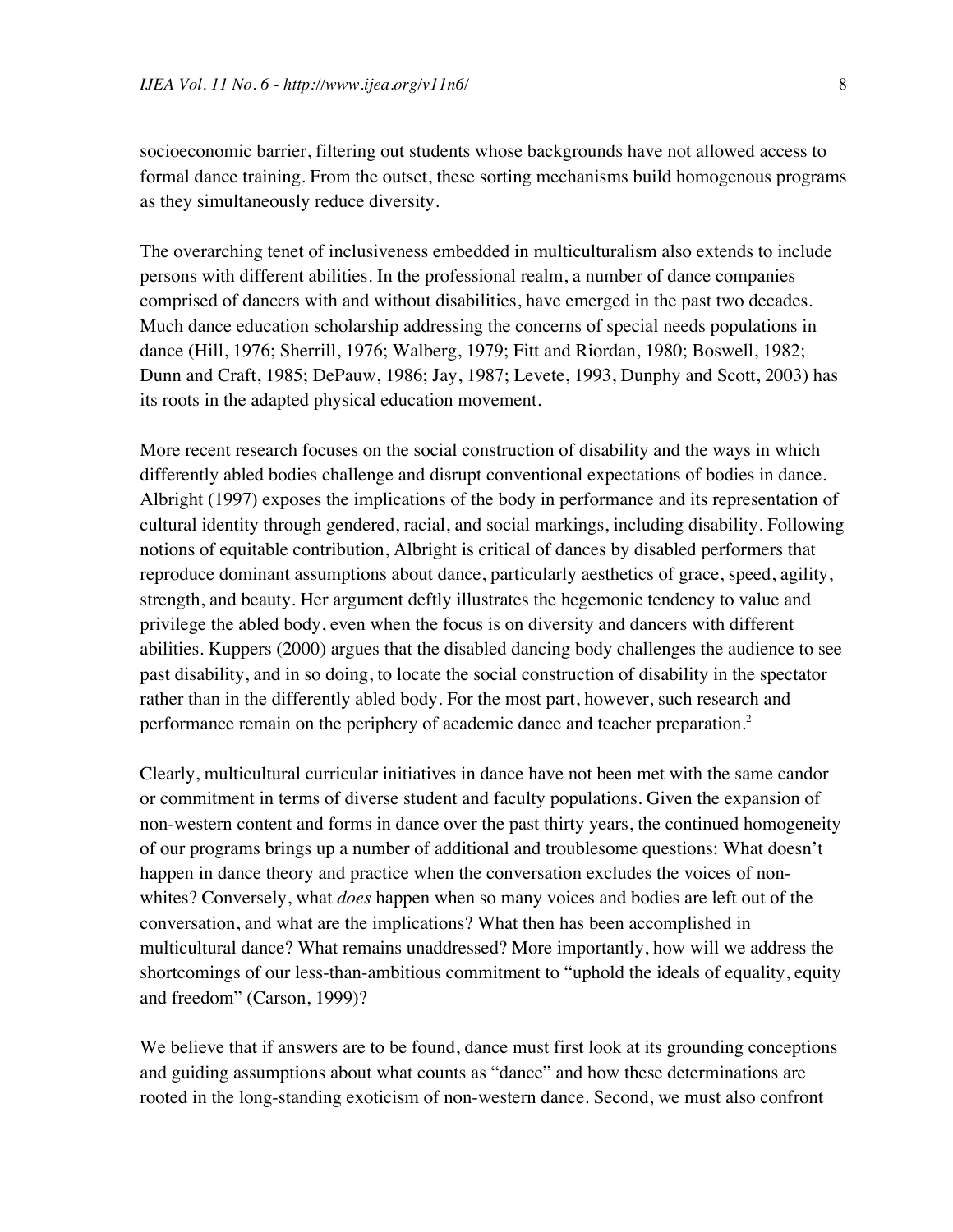our inability to look at ourselves and those who, on the surface, look like us. The whiteness of academic dance generally and dance education more specifically, creates a number of challenges for understanding the socioeconomic complexity of white experience and the multiple realities of white identity in the USA. Without underestimating the advantages of unearned power in white privilege (McIntosh, 1990), many problems surface when we ignore the ways in which whiteness is often disregarded, blurring the complexity of disadvantage and struggle regardless of skin color.

Sharon Welch (1999) cautions educators of the inherent contradictions in unquestioned, debilitating, dualistic ways of thinking that divide communities and classrooms into *us-them.*  In her book *Sweet Dreams in America,* a critical re-envisioning of difference, multicultural education, and social change, Welch asserts, "we need a sense of self and community fluid enough to learn *from and with difference and mistakes*" [our emphasis] (p. 61).

The message conveyed here summarizes the limitations of current multicultural dance approaches that focus only on learning "about" the exotic other, rather than learning "from and with" those unlike us, or those whose dancing is different from ours. At the same time, Welch also clarifies the contradictions we unwittingly harbor when we fail to recognize and learn from the social injustices in our own culture in dance. More simply, a multicultural "tourist" conception, based on superficial exposure and less-than-ambitious appreciation (such as Black History Month), leaves out real learning from and with non-western cultural forms as well as all the complex identities and experiences in our own dominant white population. As Charbeneau (2009) reminds us,

There is not a monolithic Black, Asian American, Latino, or Native American experience nor is there a monolithic White experience. Most of us hold a combination of agent and target group memberships, thus experiencing advantage in some ways and disadvantage in others (i.e., someone who is upper-class and Latina, lower-class and white, gay and white). Doing so also helps us question the normative assumptions of Whiteness. (p. 16)

Variation and complexity in homogenous groups, especially when these groups hold dominance in a particular population like dance, are frequently masked. However, Gollnick (1992) notes that "there is often as much variation within cultural groups as there is between groups" (p. 162). When dance is normalized as white, which we believe has been the case, and whites comprise over 70 percent of our students and 80 percent of our faculty, we ignore our whiteness and continue to impose boundaries on "others." This limits multicultural learning for all of us.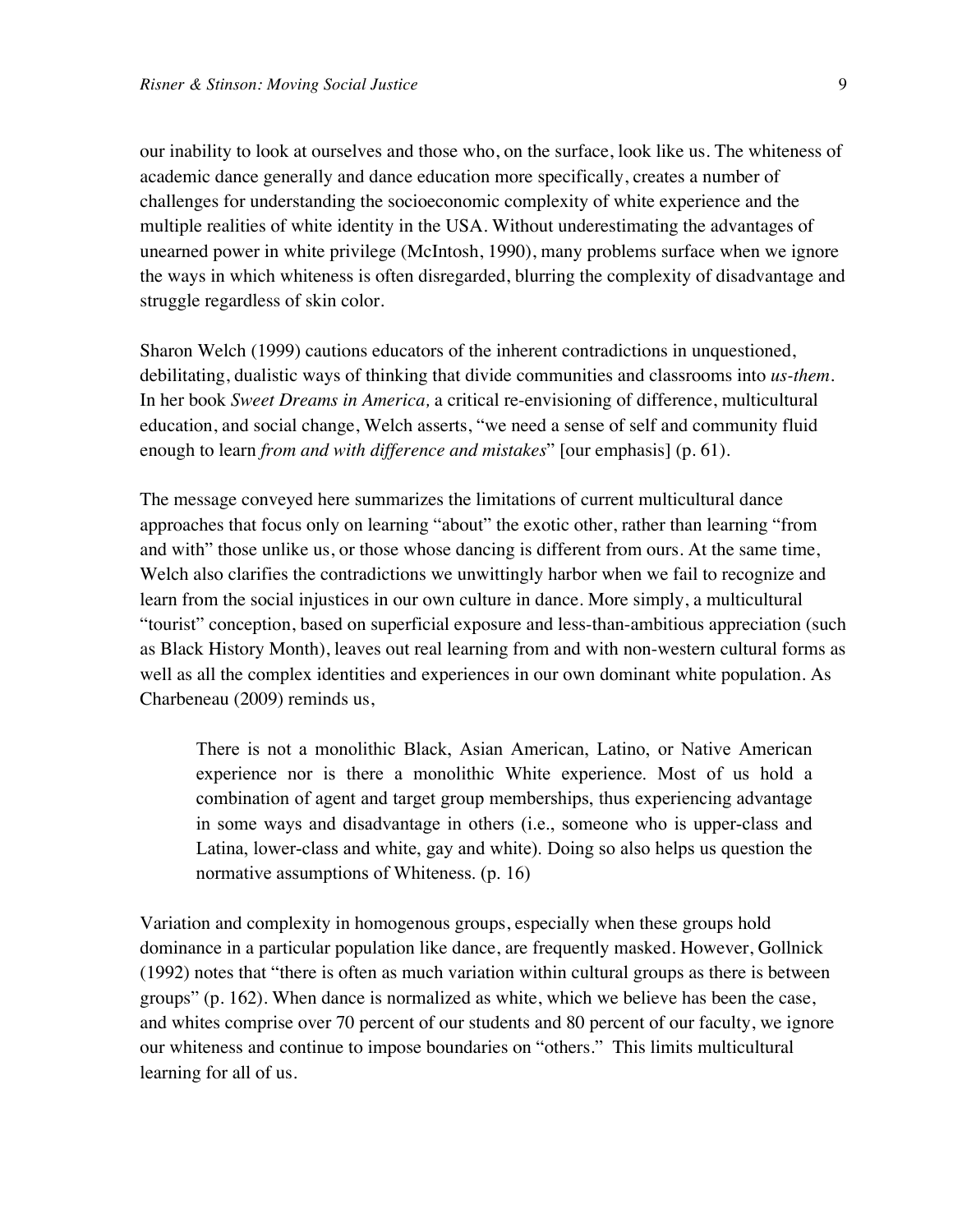Returning briefly to Bennett's continuum model will provide us with better ways to see our current limitations and move toward a more comprehensive and meaningful approach for multiculturalism rooted in social justice aims. If we think of how postsecondary dance approaches cultural difference, then Bennett's model helps us map our decreasing levels of ethnocentrism in three stages, from *denial* to *defense* to *minimization*. The limitations we have discussed to this point indicate that multicultural efforts in dance have moved through denial: we have a knowledge of difference and understand there are other world views. Similarly, we have worked through portions of the defense stage, opening our cultural views to include other perspectives different from our own in curricula and teaching. However, our collective journey on this map appears to stall here as we consistently uplift our own cultural values as superior (McAllister and Irvine, 2000). At best, we may be on the outskirts of the least ethnocentric territory, which Bennett describes as minimization: that is, we profess our colorblindness, minimize differences, and "continue to interact within our own cultural paradigm, living under the assumption that our actions and values are shared by others" (McAllister and Irvine, 2000, p. 16).

Although as a field we're not there yet, the other side of the continuum importantly charts increasing levels of ethnorelativism (the belief that all groups and subcultures are inherently equal), from *acceptance* to *adaptation* to *integration*. It is this part of the map that provides critical process guideposts for social justice in multicultural education: moving from reaction to interaction with difference, and thinking, learning, and acting from empathetic perspectives within all cultural contexts and social differences.

> <http://www.ijea.org/v11n6/audio/audio3.mp3> *Audio Clip #3*: Contemplating social justice teaching

#### **Challenges to Multicultural Dance Education**

It is often easy for progressives like ourselves to call for social change. Yet we know that change occurs slowly, and can be demoralizing for those who start with high ambitions. As dance students, we learned that many skills develop slowly, over time, and injuries and other set-backs are commonplace. We think that recognizing some of the powerful arguments against change can help us continue our efforts for progress in spite of them. Two of the most prevalent are scarce resources and the pressures of accreditation standards.

#### *Scarcity of Resources*

A frequent objection to changing the status quo is scarcity of resources: How can we have an inclusive dance program without the means to add multiple tenure track positions in nonwestern dance forms? Even if we had the financial resources, how would we find sufficient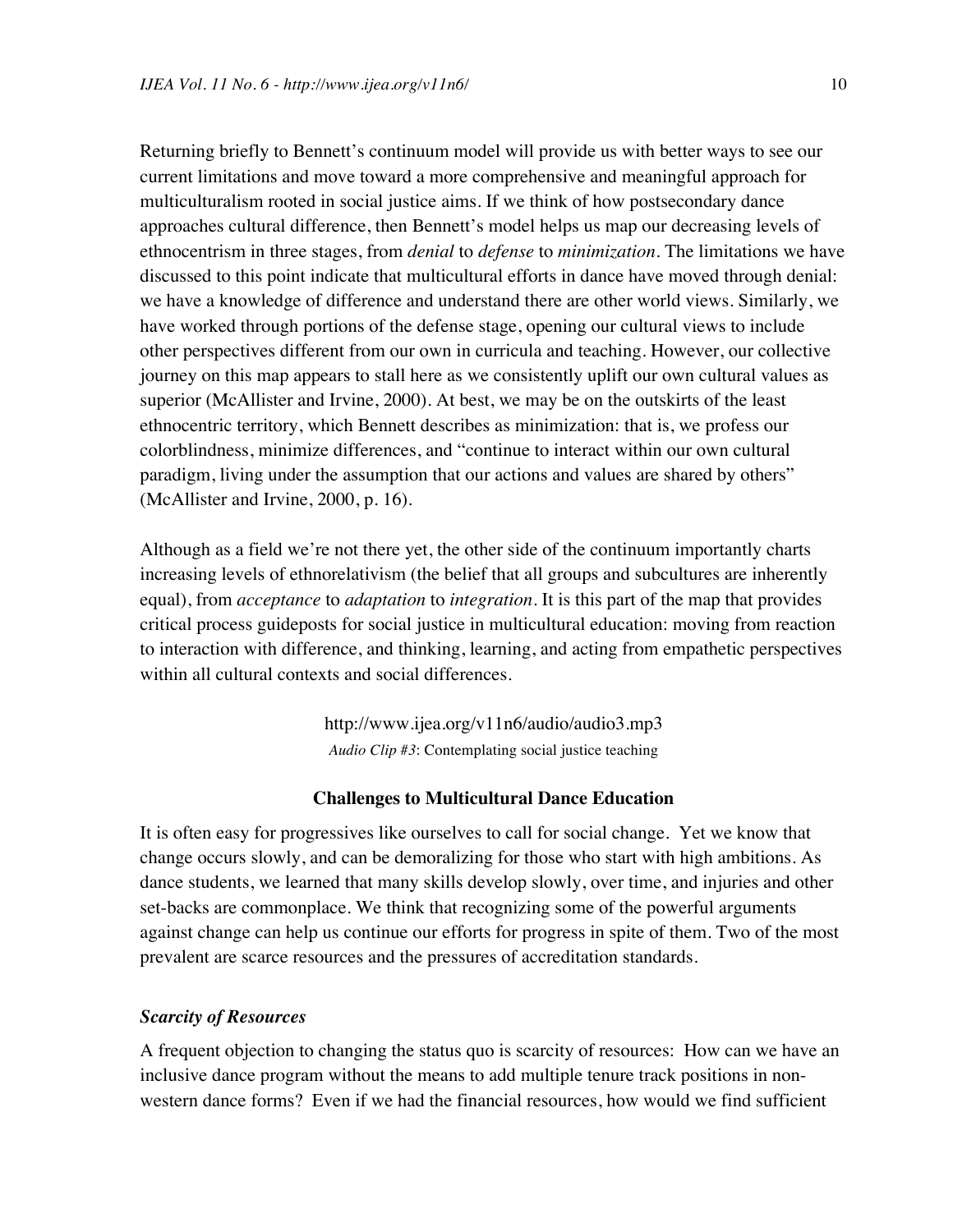faculty who meet the credentialing requirements of our institutions and accrediting organization and have the potential to earn tenure? So we are left with a "core" faculty teaching traditional courses and low-status, part-time adjunct faculty (when available) to provide the variety and spice. At least, that is true if we think about the dance curriculum in the ways we always have.

At our institutions, what we typically have done is make minor changes to the curriculum, not re-imagine it. This is especially true when departments have many tenured faculty whose strengths support the existing program. Most often we end up simply reproducing stronger versions of what we already have, with slightly more of this and a little less of that. What would a dance program look like if it started out from the beginning to be inclusive not just of different dance forms, but of different ways of thinking about dance? Do we even know what those different ways of thinking are?

There are many voices from progressive political (Rosenthal, 2009) and spiritual (Brueggemann, 2009) discourses questioning the "myth of scarcity." Irwin (1996) writes,

The myth of scarcity says that we have limited resources and there is not enough to go around. Thus, we must fight over what is available…This mentality pervades our society whether we are talking about food and housing, love, or selfesteem. (p. 64)

Fears about scarcity keep us from the kind of thinking that might even generate additional resources. If we have the courage to do so, faculty in higher education might re-imagine possibilities for dance curriculum for the future, i.e., beyond their own retirements and beyond simply reproducing themselves and their own interests.

#### *Accreditation Standards*

While acknowledging the significant contributions of our accrediting agencies (national, regional and discipline-specific) in improving dance in higher education, the existence of standards often has the side effect of helping us get better at doing the same things we have always been doing (and measure how well we are doing it), rather than completely rethinking what we are doing; the accreditation process rarely nurtures reconceptualization. As a result, we mostly get better and better at turning out students who will do more of the same (only better, of course).

Similarly, accreditation standards for K-12 teacher education programs have done much to improve teacher education in dance, but also have created obstacles to more significant social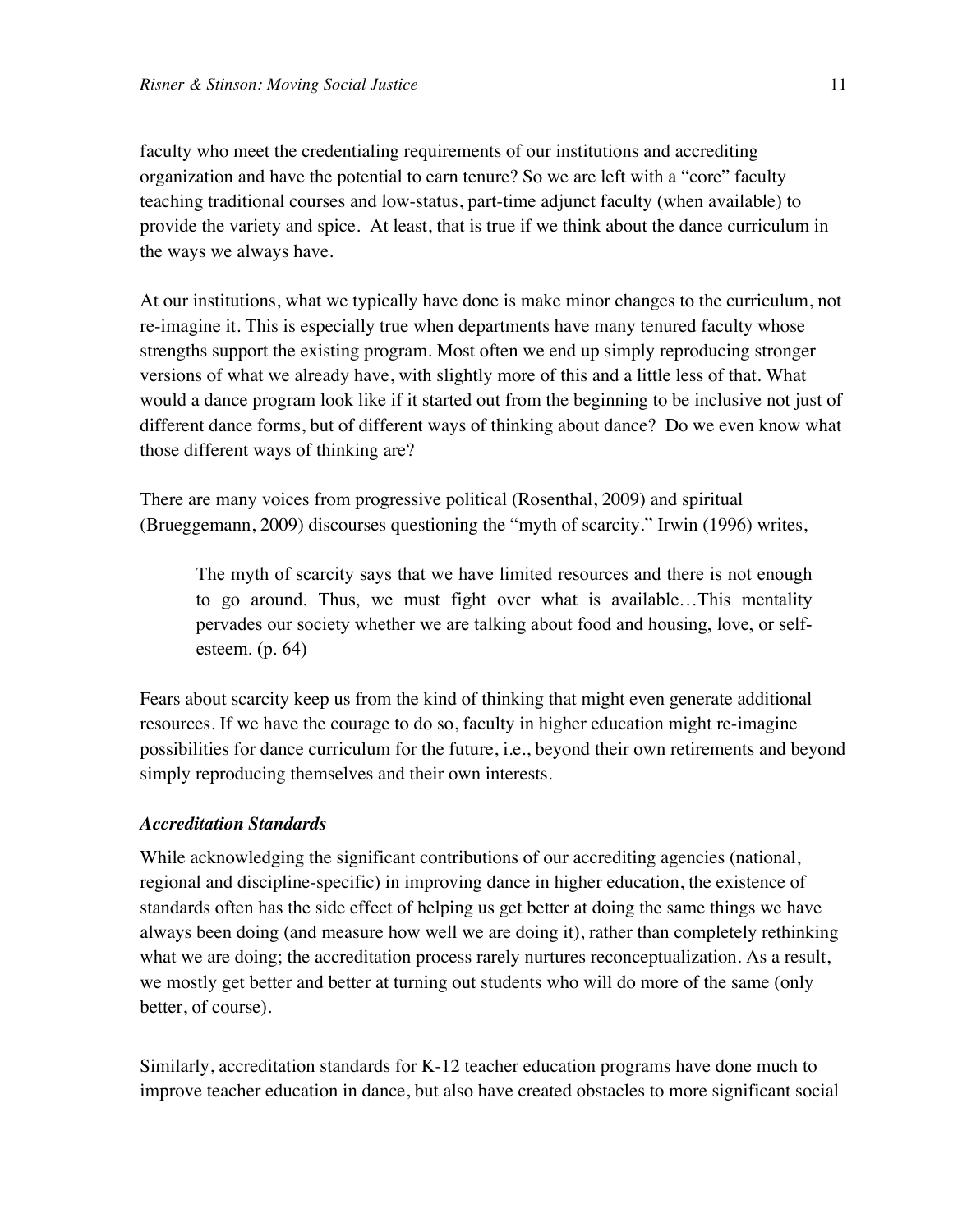change. In states which license dance educators for public school teaching, we are appreciative of the opportunity to provide dance education for so many young people who would otherwise not have it. At the same time, responding to the constant bureaucratic requirements and mandates of teacher education, while well-meaning, can be a major distraction to committed dance education faculty. For example, preparing dance educators for public school teaching in the USA means spending significant time in teaching them about school policies and initiatives (national and state level) and making sure they know enough about other areas of the curriculum to not just integrate learning, but also to tutor students in case their low-performing school faces sanctions as a result of national legislation (No Child Left Behind, 2004). If dance educators are to become valued members of a school faculty, they need to be able to join their colleagues in developing overall school improvement plans, so they need to understand types of assessment that do not apply directly to dance. Further, expectations that teachers be able to help *all* students learn, a cause in which we believe, can often lead us to an overwhelming list of differences and how to accommodate for them; sometimes, due to lack of time, we end up with student teacher candidates simply feeling sorry for those who are facing challenges but not knowing how to make a difference. We as teacher educators do not have all the answers they seek. No wonder we and our students often feel overwhelmed, and lose focus on what matters most.

A 2008 study by Peter Rennert-Ariev sheds light on why even the best accreditation standards do not generate the kinds of changes intended. He studied faculty and students in a teacher education program at a university similar to our own. Although the accrediting organization mandated such important performance-based standards as inquiry and critical reflection on teaching, students' value for more practical and technical knowledge (specific lesson ideas that "work") won out over intellectual engagement. Students professed to have completed tasks on which they wrote reflections, even expressing the value of such assignments, but eventually confessed to the researcher that they had not actually done all the tasks and saw them as unimportant. Rennert-Ariev found that faculty, too, became adept at what he called "bureaucratic ventriloquism," defined as

a defensive response to external mandates that are issued within a deeply hierarchical structure of authority in teacher education. All program participants—students, faculty, field-based supervisors—were required to demonstrate compliance with external regulations. Many of them found ways to resist external compliance without jeopardizing themselves by making insincere gestures that masked their true responses. The program sent [implicit] messages not only to students but also to faculty and field-based supervisors, that superficial demonstrations of compliance with external mandates were more important that authentic intellectual engagement. (p. 125)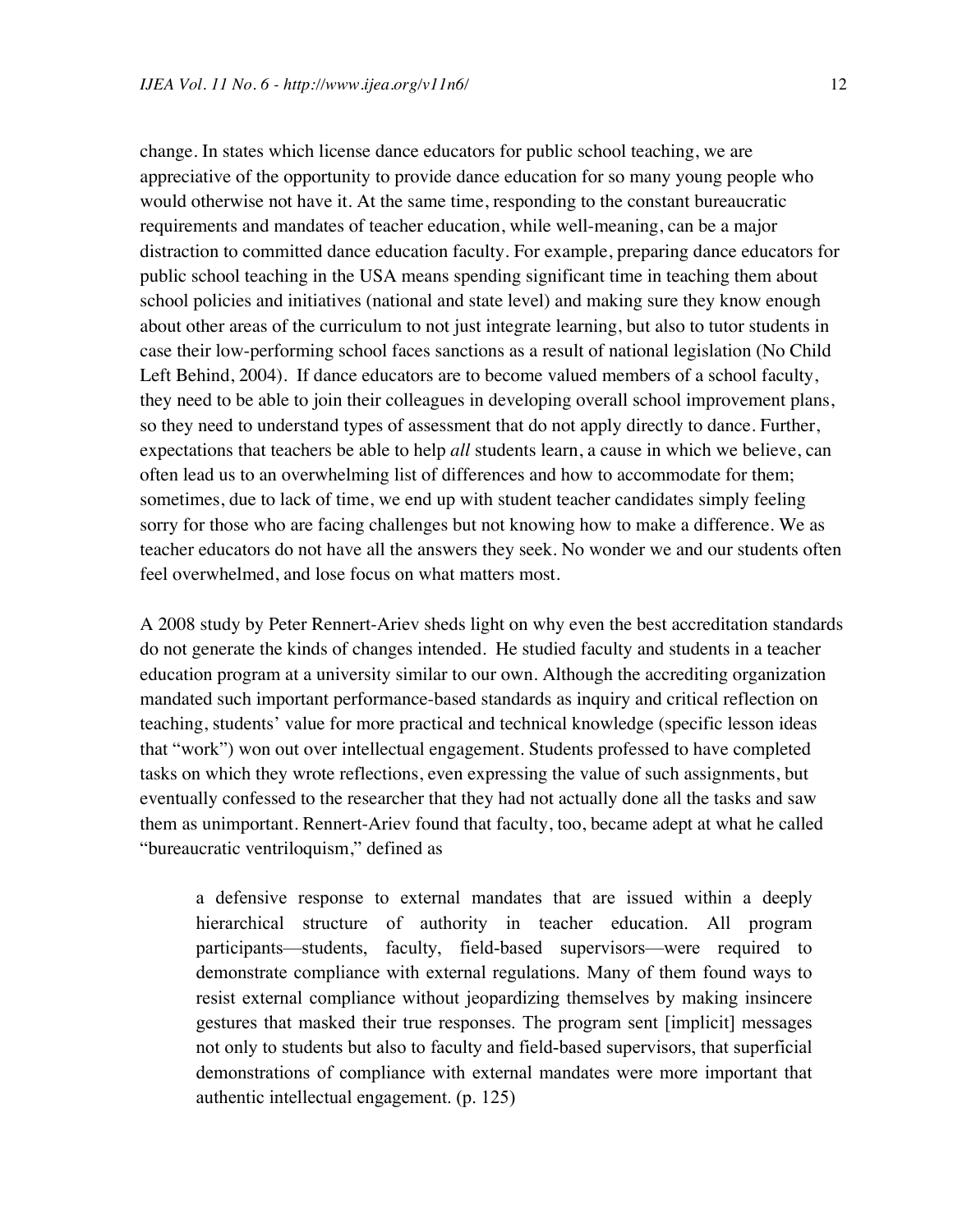In other words, faculty were resisting authority from the state that made them feel disempowered and minimized their control over their professional decisions. Students also engaged in resistance to practices that did not fit their values. Yet all parties appeared compliant when they were being judged by the external standards.

The Rennert-Ariev study presents interesting issues with reference to teaching for social justice. Courage to practice resistance, whether subversive or otherwise, is requisite for social justice work. Yet active and passive resistance can be applied to anything, including social justice. We hear too many people dismissing respect for others as mere "political correctness" and know that students may simply say what they think we want to hear, even if they don't believe it.

Rennert-Ariev further emphasizes a point we made previously: "A significant body of research has attested to teacher education as a weak intervention—sandwiched in a sense between two powerful forces: previous life history and real life experience in the classroom" (p. 122). How can we make a difference in the relatively small amount of time we have available to us in courses to prepare dance educators for school and community settings?

> <http://www.ijea.org/v11n6/audio/audio4.mp3> *Audio Clip #4*: Compassion, social action and angry people.

#### **The [Im]Possibility for Social Justice Teaching**

In the face of these kinds of arguments and distractions, it is easy to give up on any expectations for change—it seems too hard, too impossible. A statement by one of our mentors, David Purpel (2004), reminds us of this danger:

Perhaps the most serious threat of all to our hopes for a better world has been the increase of cynicism and despair about the possibilities of fundamental positive change and with it a significant loss of the energy and vitality that has fueled the impulse to create a more just and loving community. Because of this, I have become convinced that, as educators and citizens, our most important and pressing task is to confront and overcome the paralyzing and debilitating effects of cynicism and despair. (p. 10)

To move beyond cynicism and despair, we need to find sources of inspiration both within and outside dance education. We need first of all to recognize that some things are worth doing even if they do not accomplish the desired results within our lifetimes. We need to remind ourselves how far we have come—not just to congratulate ourselves and stop there, but to recognize that change is possible. Some of us may heed this advice from Purpel: "It may be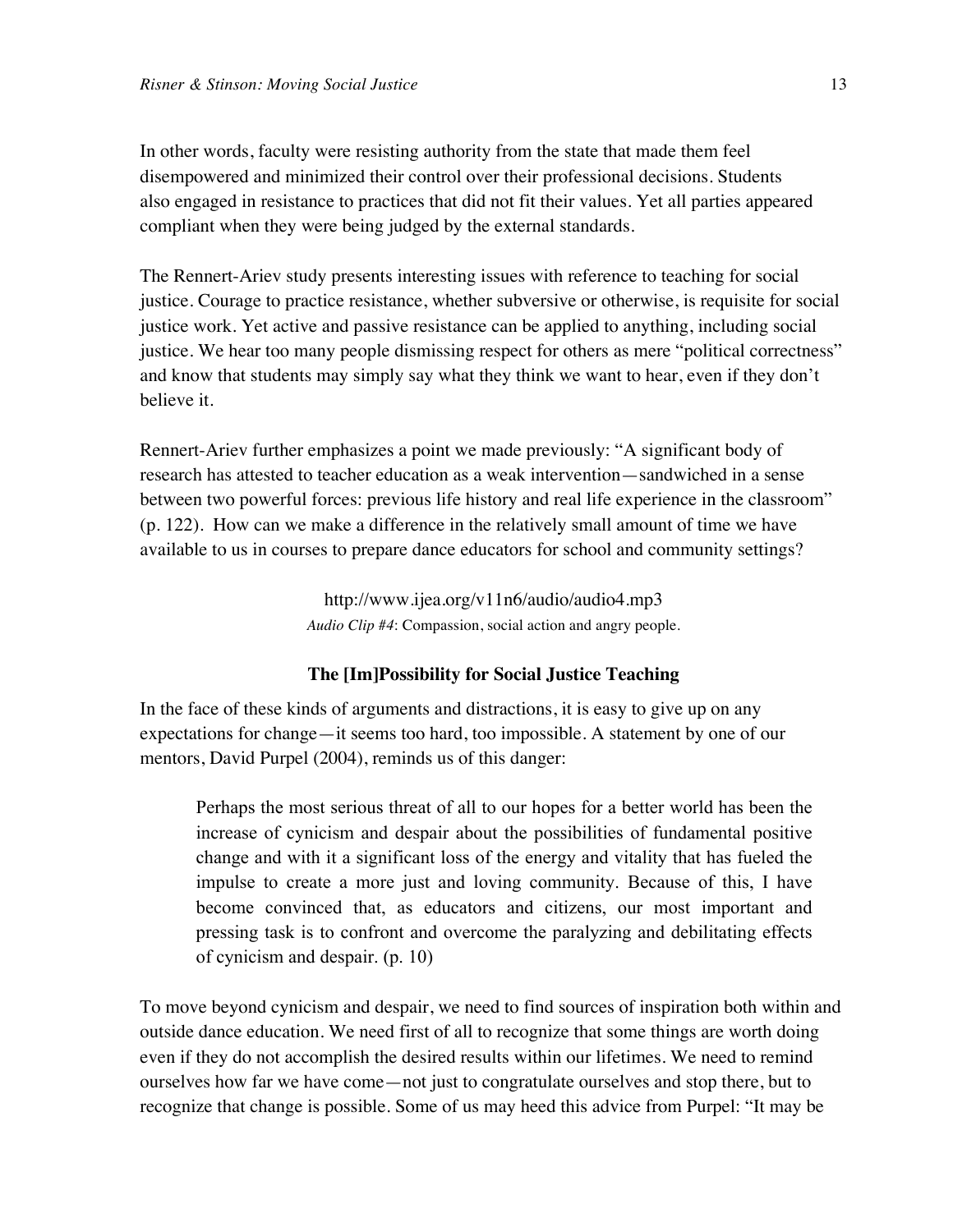wiser for educators to see themselves as cultural and moral leaders and critics who choose to focus their efforts on educational institutions…" (2004, p. 4). Others may, for a variety of personal and professional reasons, look for quieter ways to use their power to try to change the attitudes of students within their own daily classrooms. Pierre Bourdieu (1986) reminds us that every child enters the classroom with plentiful cultural capital including languages, symbols, knowledges, aesthetic preferences, and other cultural assets (Fowler, 1997). However, "classrooms often do not value, acknowledge, or use the cultural capital of some groups of students" (Brooks & Thompson, 2005, p. 49). We may find quieter inspiration for opening our classrooms and studios to social justice when we grapple with the fact that some of our students have few or no acceptable ways to communicate and express their own cultural capital (Brooks & Thompson, 2006).

If we choose to see ourselves as cultural leaders and critics in our own classrooms, then we might also gain significant energy by seeing our roles as collaborators with our students, teaching and learning from them and the diverse cultural capital they bring to school. Repositioning the teacher and student as co-editors in the learning process, allows mutual engagement in dismantling and re-assembling multiple cultural ideas and products (McWilliam, 2008) and may move us away from despair and cynicism and instead, closer to social justice learning in the classroom.

#### **Finding One's Social Justice Teaching**

In this section, we present a number of pedagogical approaches and project assignments that aim to bring social justice learning to the dance education classroom in concrete ways, trying to enhance student consciousness of social issues and inequities. We preface these perspectives by acknowledging the many challenges that preclude or greatly inhibit teacher educators' ability to present social justice content in their teaching. In a climate of endless outcomes assessment, we also concede that results are uncertain, rarely quantifiable, and therefore frequently marginalized. Knowing this, we offer the examples below, some ours, others from colleagues, to stimulate and inspire readers' own creativity for meaningful and relevant social justice projects in their own post-secondary locales and communities, as restrictive or conducive as these may be.

#### *Social Justice and Context-based Dance Education*

#### Isabel Marques

Isabel Marques has developed an approach to dance education that has been heavily influenced by her work with Paulo Freire in her native Brazil. She has struggled with many of the same issues we have struggled with in this essay, writing the following in 1998: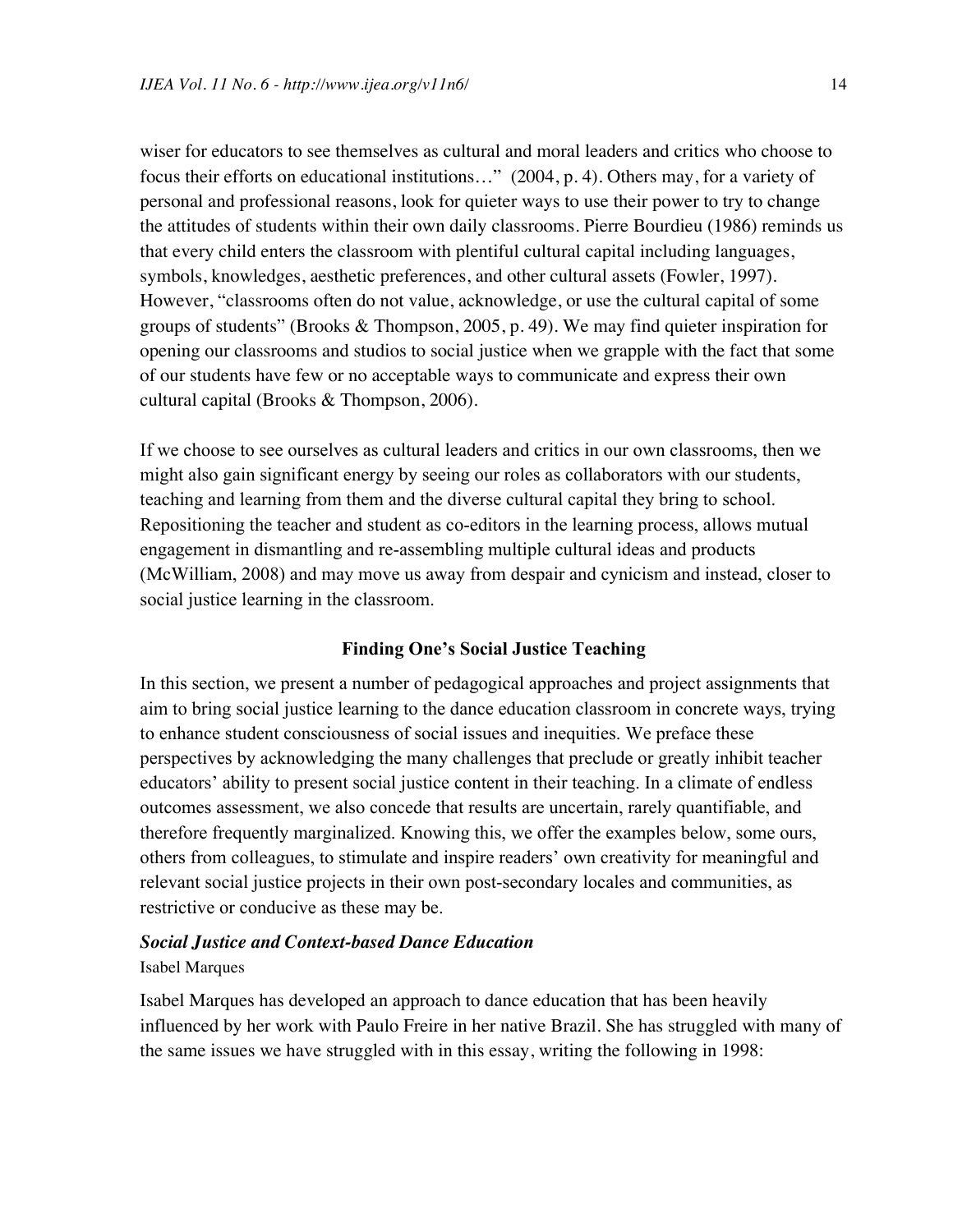Working directly with the urban social realities of Sao Paulo city…I often felt impotent as a teacher and university consultant to…fight against the unfair…urban reality which went beyond my pedagogical work. Likewise, I understood why students who lived every day in poverty and distress were not so often willing or wishing to revisit the same problems in their school work. On the other hand, working with Freirian concepts helped me to learn that to ignore our social, cultural and political reality could lead me to an endless route of escape, of fearing the future, and feeling absolutely powerless to do something about our social situation. (p. 179)

While committed to social justice, Marques was equally committed to the art of dance, seeking a way for students to learn "about dance as they learn about themselves—and *at the same time* they can critically dialogue and engage with the fast technological, social and political changes the world is going through" (Marques, 2007, p. 147). Beginning with her doctoral dissertation in 1996 and continuing since that time, she has developed and practiced a process which she calls "context-based dance education," based on a "tripod" of Dance, Education, and Society. Drawing from a Laban-based understanding of the structure of movement, as well as choreographic principles, improvisation, and dance history, she finds authentic relationships between dance content and the particular social issue to develop in the dance class. Examples of contexts she developed in her teaching are *violence, bodily dialogue, communication, relationships, family, being a woman,* and *religion* (Marques, 1998, p. 181). She has suggested that

teaching specific dance contents (body, dynamics, space, improvisation, composition, dance history, etc.) should be based on the assumption that students and teachers are co-creators of dance and of the world… So, by dancing and in dancing we should be able to make a difference in the society we live in. By sharing and experiencing bodily possibilities of construction and transformation in dance classes we can also feel empowered to interact with people in different ways.  $(2007, p. 146)^3$ 

#### *Social Justice and Embodied Pedagogy*

#### Sherry Shapiro

Sherry Shapiro (1998, 1999, 2008) has also pioneered ways of teaching dance as social justice, growing out of her work with dance students at a southern liberal arts college for women. A graduate of the same doctoral program that we attended, Shapiro's work is an artful blend of theory and practice. As a critical theorist, she has written extensively about "how the body becomes a vehicle for oppression, as well as resistance and liberation" (1999, p. 79). What differentiates her work from that of many other critical theorists who write about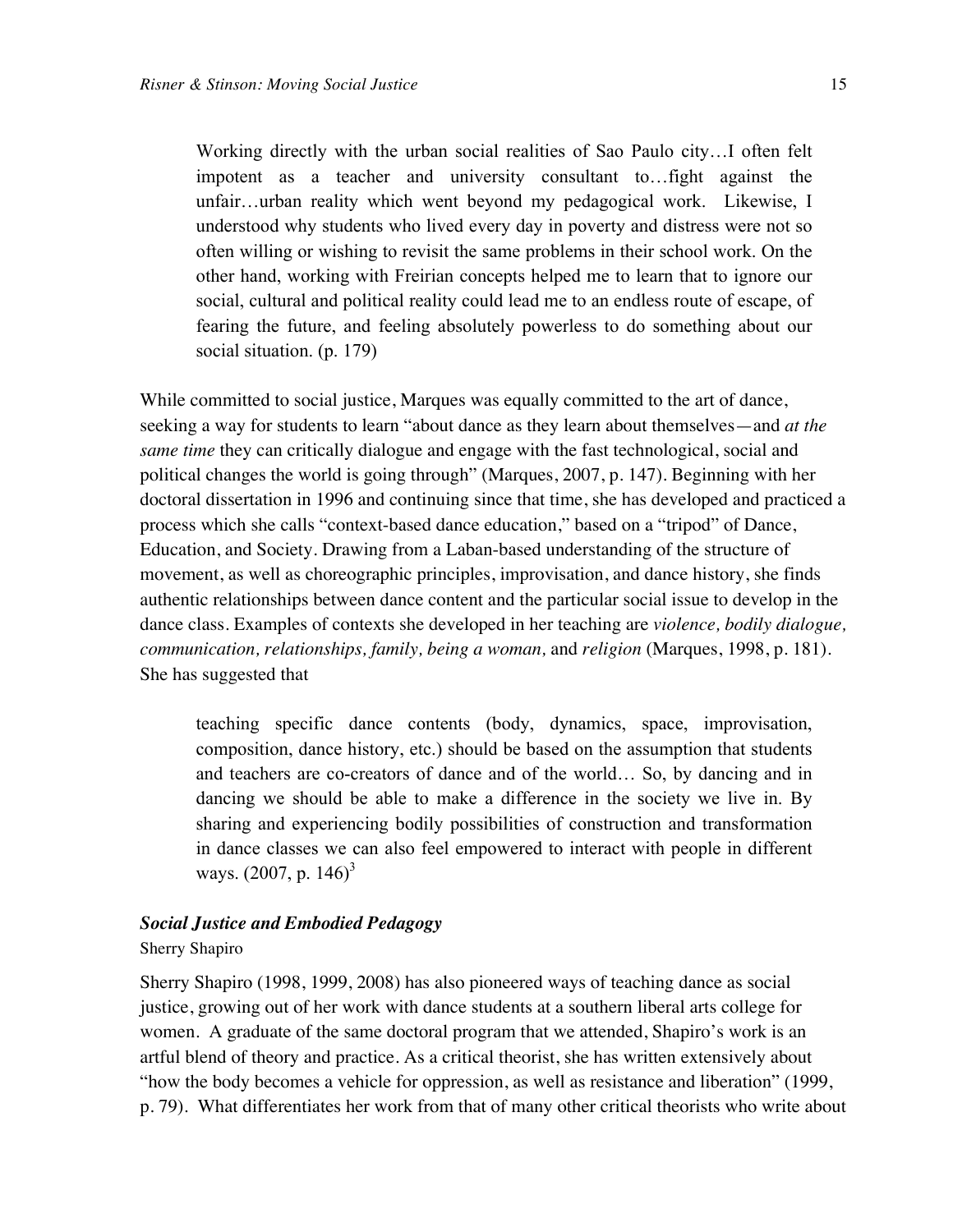the body is that she brings this theory into her practice/praxis as a dance educator and choreographer.

Shapiro describes her approach as a form of "liberatory pedagogy" (1998, p. 13) integrated into a collaborative choreographic process with her students. She has illuminated this process of dance making in different publications, describing dances based on body image (1998), finding voice in a society that so often silences women (1999), and a biblical story that raises "issues of power, jealousy, domination of the stranger, compassion, and the value of women in society" (2008, p. 267).

Her recent work in South Africa (Shapiro, personal communication, 10-21-09) as part of a Fulbright Fellowship focused on female identity in post-apartheid South Africa; she used *hair* as a theme to discuss issues of race, gender, social class and democracy through a process of reflection on the students' own life stories.<sup>4</sup> The students included white upper middle class university dance students, black students from a local township, and mixed race students known in South Africa as "colored." Through dialogue, students learned about differences in each other's lives and how their culture coded women the same and differently as reflected by "hair stories."

What distinguishes Shapiro's work from that of many other choreographers who make artistic use of social themes is that art is not her only goal. As the dancers/students tell the stories of their lives, centered on their embodied experiences, she hopes they will also develop the consciousness and the courage to engage in transformative acts beyond dance. The centrality of the embodied experience in this process is not accidental. Shapiro writes,

The body experiencing deeply is recognized as that which makes possible the reconnection to our own lives, and others; that which makes possible the recovery of our humanity from its apathetic condition….It is the material foundation upon which the desire for human liberation and social transformation rests. (1999, p. 100)

#### *Social Justice in Pre-service Teaching*

#### Susan Stinson

My approaches to teaching social justice issues have been more conventional in higher education classrooms, including engagement with readings from a variety of perspectives that challenge student ideas about teaching dance. I try to encourage them beyond thinking about dance education as steps and exercises and fun creative activities with a few dance history and anatomy facts added in. One area of growth for me in recent years has been figuring out how critical and reflective watching of dance can be a part of teaching for social justice.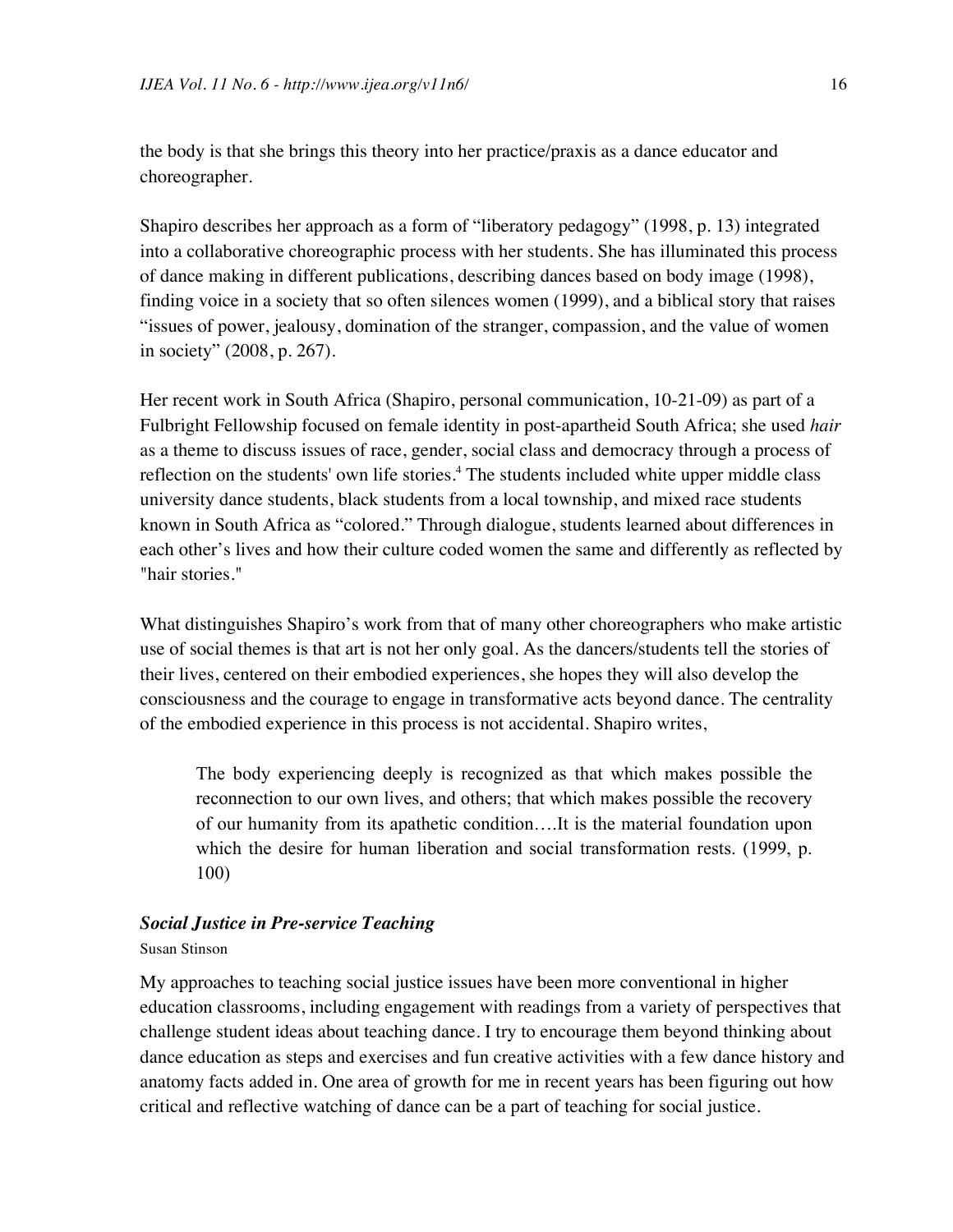I have long been inspired by Maxine Greene's writings, which have helped me see that arts education and social justice work can support each other, depending on specific content and methodology. Particularly appealing to me has been Greene's belief that arts education should not be "linked entirely to the life of the senses or the emotions, or…subsumed under rubrics like 'literacy'" (1988, p. 13), but should emphasize moving people "to critical awareness, to a sense of moral agency, and to a conscious engagement with the world" (1978, p. 162). Greene advocated doing this by teaching students how to be more thoughtful and reflective in perceiving art, but she recognized that one has to select art works carefully to make them most relevant to social justice.

As someone whose attraction to dance had originated from the power of the movement experience in dancing, it has taken me years, and partnership with dance historian Ann Dils, to figure out how watching dance can be just as powerful. Through use of Dils' collaborative work on curricular materials *Accelerated Motion* (Wesleyan University Press, 2007-2009)<sup>5</sup>, a new approach to thinking about dance literacy that I think Greene would laud, I have been able to mentor prospective and current dance educators in using dance works to help them and their students come closer to the critical awareness, sense of moral agency, and conscious engagement with the world that Greene valued. The modules in *Accelerated Motion*, designed for advanced high school and university students but adaptable for younger ones, are designed to help problematize the taken for granted, and not just in dance. For example, a module on "Bodies and Machines" looks at the issue of physical ability in dancing bodies, "from the greatly challenged body to the extraordinarily skilled body." The module titled "Ecologies of Beauty" has been a starting point for my students to develop middle school dance units challenging ideas of what is "beautiful." "Creating American Identities" has been used by my students as a basis for high school lessons that extend understanding of what it means to be "American." All of these lessons include experiences in dancing and dance-making as well as watching, talking, and writing about powerful dance works.

Another assignment I have developed in recent years has been a mentoring project between university dance education students and students at a local high school with a diverse student population. It is a multifaceted project involving electronic correspondence and face-to-face encounters between the two groups, along with autobiographical reflections and readings for the university students. Some of the stories that emerge from both groups are raw and painful, challenging assumptions about what is a "normal" adolescent life. My students come to appreciate what they can learn from high school students and their own peers about realities other than their own, and that there is no single "normal" when it comes to life experiences.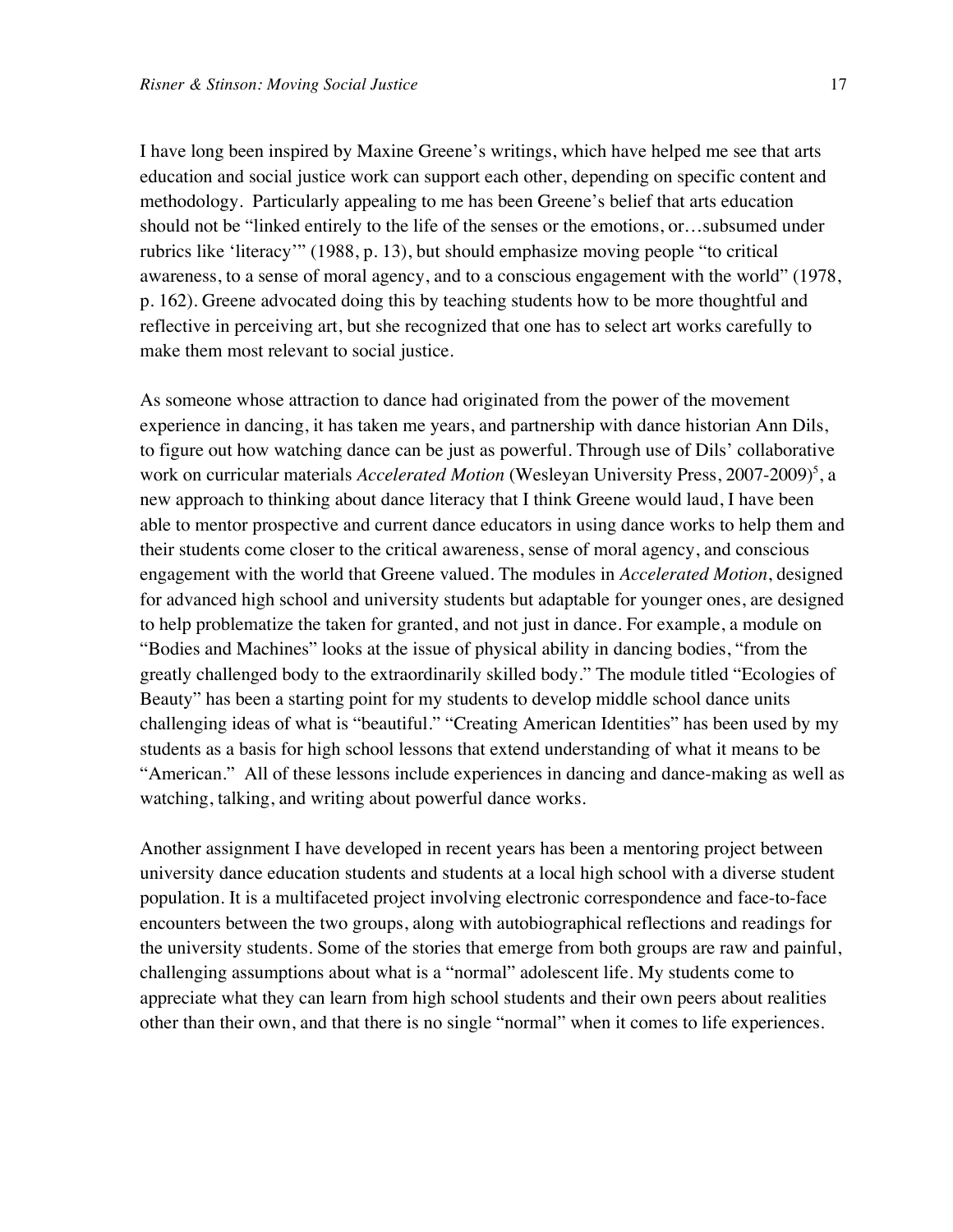#### *Social Immersion Project*

#### Doug Risner

The purpose of this three-part project is to facilitate dance pedagogy students' better understanding of the social issues generated in class readings, films, and discussions through students' actual involvement and experience with life situations different from their own. By design, I hope to create stimulating, socially-rich learning opportunities that momentarily reduce the abstractions of poverty, homelessness, hunger, mental illness, racism, gender bias, ability, and homophobia, among others. Central to this assignment is that students, although briefly and in a limited way, experience the range of other people's existence. Students select one of the immersion projects below as described in the syllabus:

- 1. 74 cent meals: For one week live on \$.74 per meal. You may multiply the allowable amount to create a budget for the week.<sup>6</sup>
- 2. Same clothes: Wear exactly the same clothes for one week. You may wash them once.
- 3. Volunteerism: Volunteer for five hours at a food bank, soup kitchen, homeless shelter, helpline, hospice, or other social service agency.
- 4. Public transportation: Use *only* public transportation for one week.7

The first part of the assignment gives students two weeks to determine their project choice and to plan accordingly. I encourage students to reflect upon this initial process and to contemplate the ways in which their privilege, access and socioeconomic capital influence their project selection. For example, many students immediately dismiss the public transportation project because no public transportation is available near their residence, they couldn't give up their car for a week, or their rehearsal schedule would dictate late night use of public transportation (unsafe in the urban setting of the university). In each of these instances, I encourage students to think more deeply about the privilege that allows them options; many people don't have these kinds of choices in their lives. Students often carry these early realizations with them throughout the entire project.

The second stage of the assignment is completion of the project itself. The vast majority complete the project without incident. Some, however, fail on first attempt and quickly choose a different project. Others willingly confess their missteps and failures at the end of the project. For example, Felicia recounted her dismay that, out of pure habit, she accidentally bought a vending machine bottled water (\$1.00 USD) and thereby had to skip her planned 74 cent lunch, as well as 26 cents worth of her evening dinner meal.

The third part of the project results in a reflective paper and its presentation to the class. Using what they have experienced and learned in the immersion project, students are asked to tie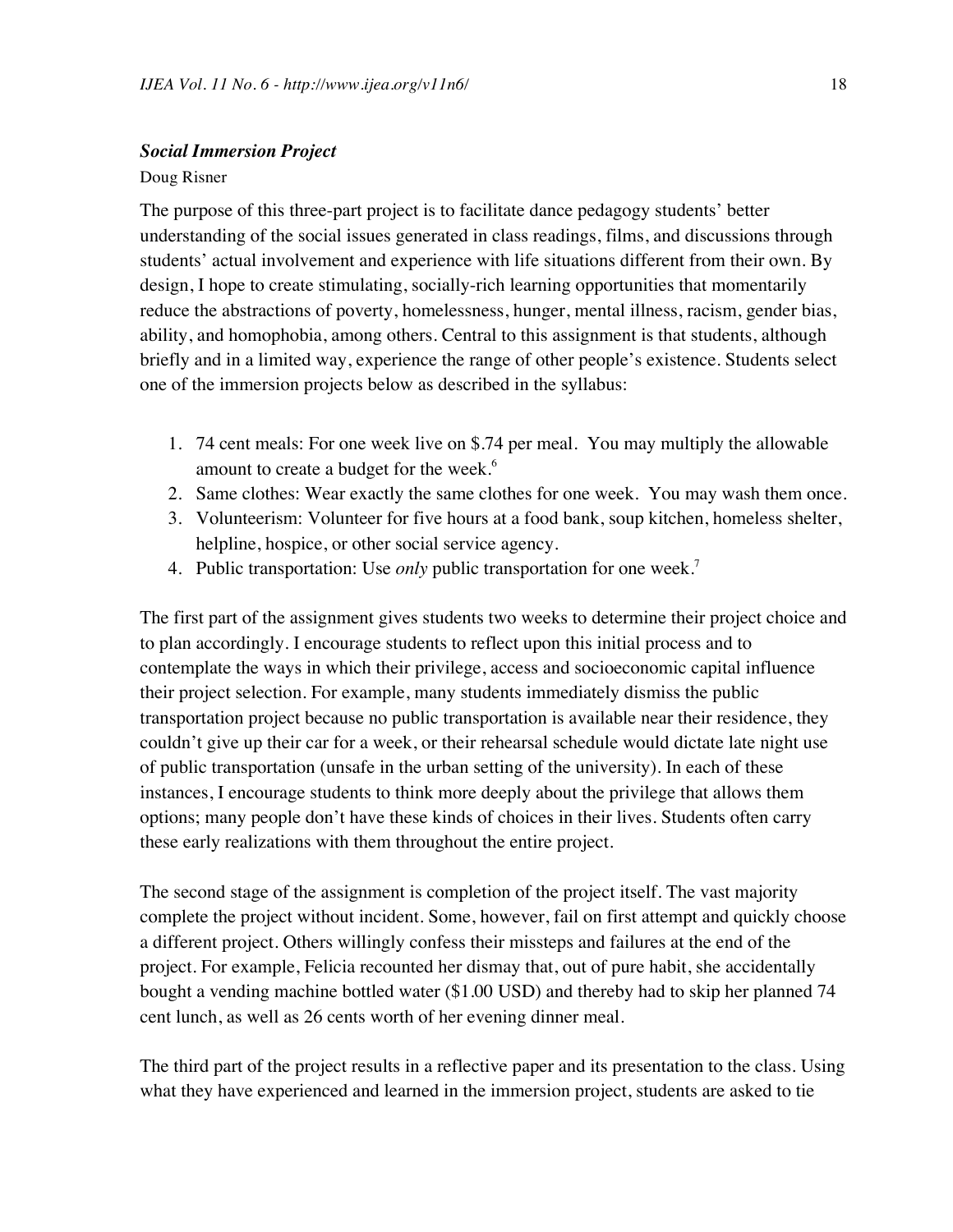together important aspects from the class readings, in-class assignments, films and discussions that correlate to their experience of doing the project and the development of their own personal pedagogy. As a midterm paper, the third part of the social immersion project allows students to go more in-depth about issues, concerns, and questions about teaching and education in relationship to race/ethnicity, social class, gender, and privilege, among other topics they self identify.

I realize that these learning moments at best reduce these abstractions only momentarily. Without rationalizing the relatively minimal impact of these projects, students do overwhelmingly relate the immediacy and visceral nature of learning in these experiences and the ways in which only reading about social inequity leaves out far too much and doesn't help them "learn."

#### **Making the Strange Familiar and the Familiar Strange**

In this essay we have attempted to look at the dance educator's role in teaching for social change, while acknowledging the challenges, fears and possibilities. We have examined the shortcomings and limitations of multicultural education, as well as some of the arguments and distractions that teachers committed to social justice teaching confront. The approaches described in the previous section, though diverse, provide a *segue* to summarize this work and compel us to teach not only as dance educators but also as cultural workers and as members of the human race.

Each of the pedagogical perspectives heard earlier is rooted in student learning that seeks to make the strange familiar and the familiar strange in student's lived experience of social (in)equity. In this respect, we try to reduce the abstraction and distance inherent in learning from (even the most innovative) texts, readings, films, and discussions. Though relatively modest, these projects are meant to help students reflect upon the "strangeness" of their own lives as they become more familiar with the lives and experiences of others. If our pedagogies and programs produce students who can move well but not think in empathetic, reflective, and visceral ways, we risk producing dance educators who are skilled technicians, ones able to teach pliés but incapable of moving fluidly between and within diverse populations in a rapidly changing world. We think the skills students develop as dancers—to bend and to stretch, becoming stronger and more flexible in mind and body—can be an important part of this process, as long as teachers help them make connections between the dance studio and classroom and the world beyond these special environments.

This essay began with the recognition that preparing dance educators means preparing them to enter a troubled world, a reality described by Maxine Greene over twenty years ago as one filled with "homelessness, hunger, pollution, crime, censorship, arms build-ups, and threats of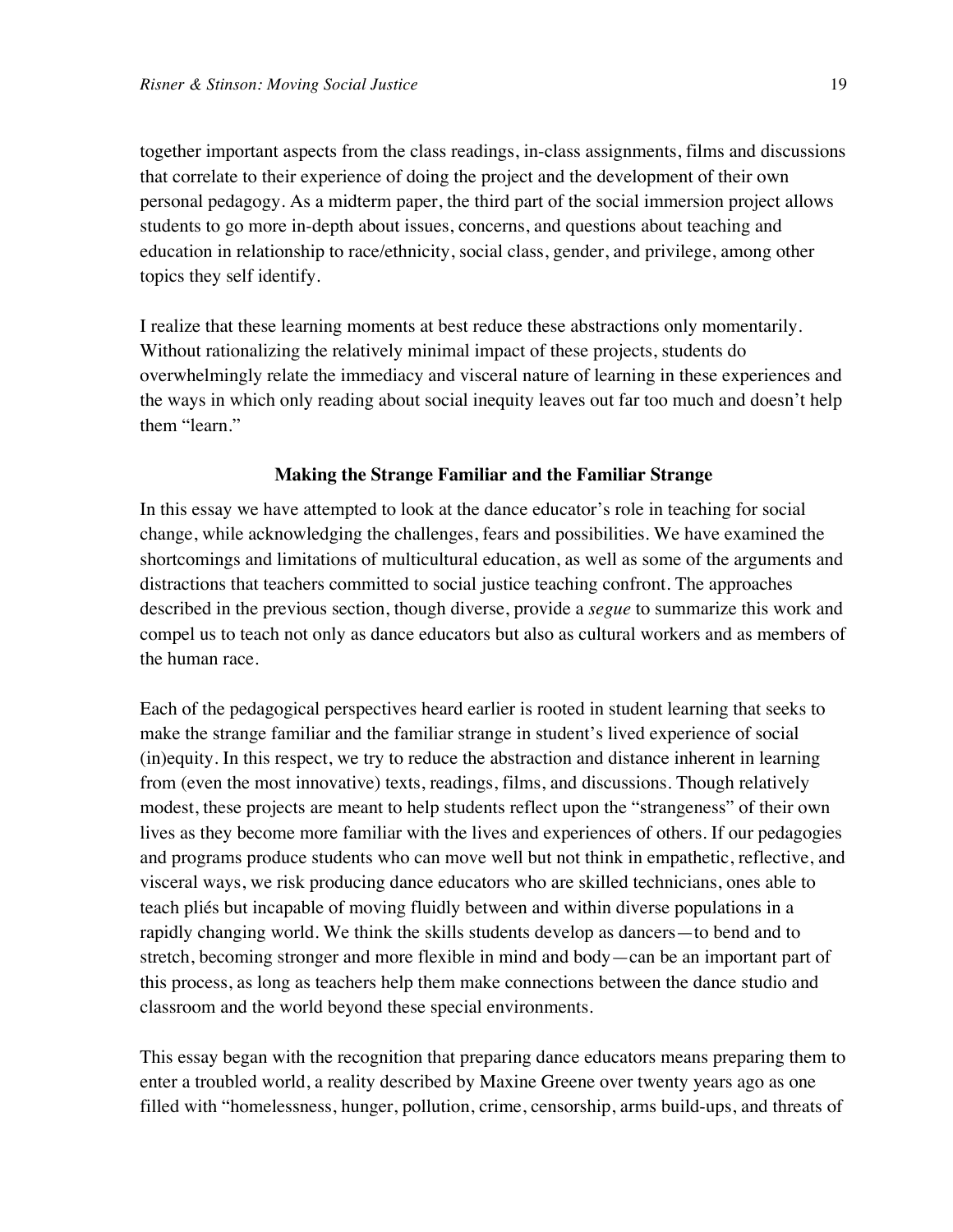war, even as it includes the amassing of fortunes, consumer goods of unprecedented appeal, world travel opportunities, and the flickering faces of the 'rich and famous' on all sides" (Greene, 1988, p. 12). Today's reality is no less troubling, making it tempting for anyone to retreat to the safe, the comfortable, the trivial, and the oversimplified.

Still, knowledge alone will not solve these challenges or the troubled world educators confront. There are those who believe that if people understand the gravity of a particular injustice, they will take action by "doing the right thing." The pedagogical approaches relayed earlier provide committed, if modest examples of human will to do "good." At the same time, many obstacles—from mundane personal perceptions to a person's core values—impede informed action and the will to resist dominant structures, including school/institutional constraints as well as local restrictions, whether perceived or real. In recovering voices from our past and discovering new ones, we are inspired to consider new possibilities for reconceptualizing teacher preparation. Through sharing these voices in this essay, we hope to extend this energy to others and expand the community of dance educators seeking similar goals. Our dialogues in the process of writing have convinced us of the importance of community and colleagueship in any arduous effort. Alone, we can lose heart. Even together, we may not be able to change the world in our lifetimes, but we can contribute to the process of recreating the world. We close with an important reminder from a mentor we have shared:

I have concluded that there is an inverse relationship between the significance of a problem and its openness to solution. Put more baldly, I do not believe that our most significant problems can be solved. Problems surely can and should be ameliorated, suffering and pain reduced, justice and equity increased, peace furthered, violence lessened, meaning strengthened. To accomplish even such limited gains is exalting and exhilarating for as the Talmud teaches, "It is not for us to finish the task—but neither are we free to take no part in it." (Purpel, 2004, p. 107)

#### **Notes**

1. While a good deal of research in non-western dance has focused primarily on African and African American-based dance forms, it should be noted that curricular diversity initiatives comprise additional cultural dance forms (see the following multicultural teaching texts in dance: Dils, Gee, & Brookoff, 2007; Vissicaro, 2004; Dils & Albright, 2001; Highwater, 1992; and Jonas, 1992).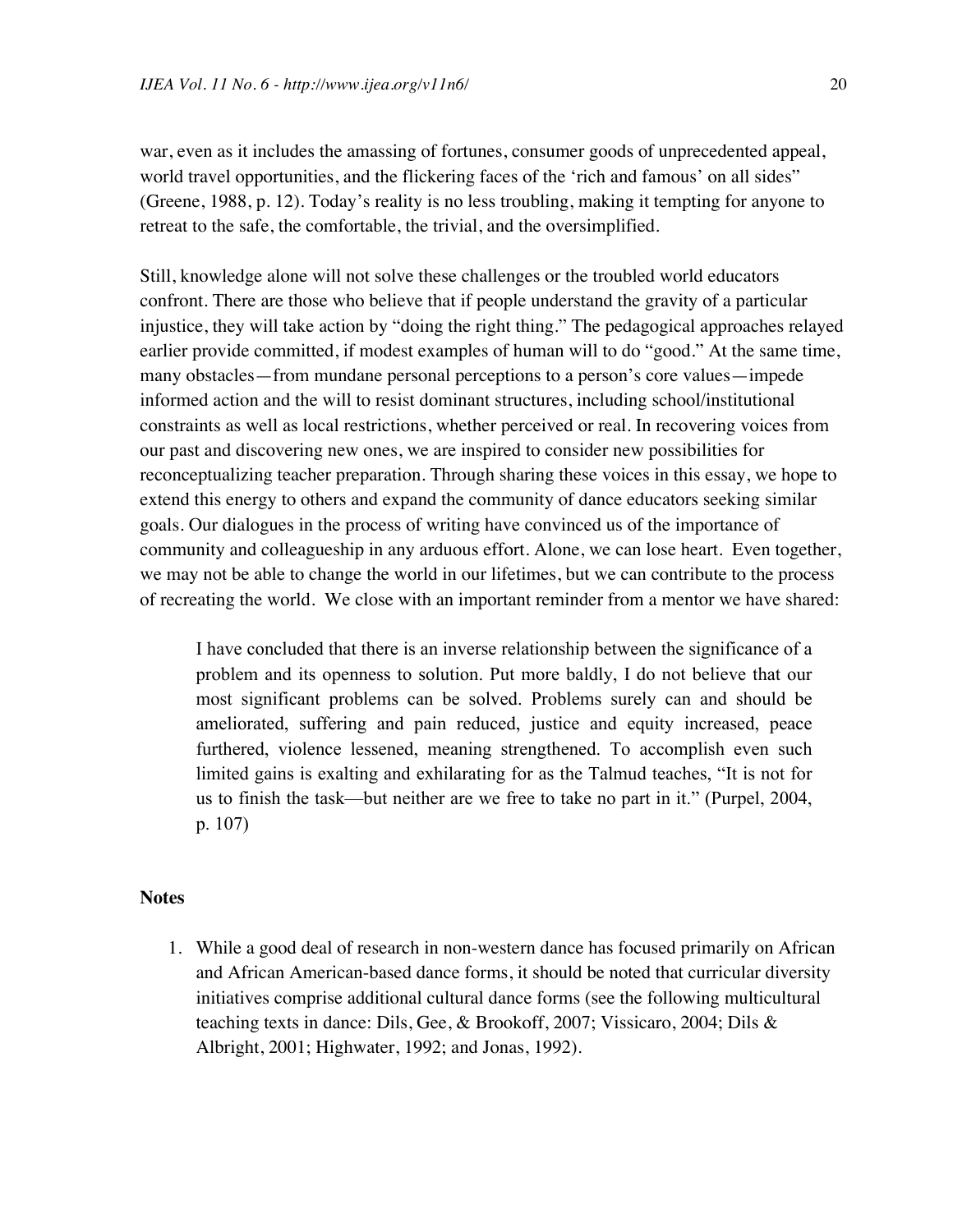- 2. Since we think discourse about the differently abled is critical in expanding our ideas of who can dance, what dance is, and what it might be, we are mindful that our language in the remainder of this essay does not explicitly include this marginalized group.
- 3. Marques' work with her educational dance company since 1996 extends and transforms these "contextualized lessons" into dance performances. Readers who wish to view examples may find them at http://www.youtube.com/watch?v=P4Ia8PnWwiU and http://www.youtube.com/watch?v=eypEavGykNY
- 4. Initially Shapiro planned to use skin color as a thematic tool for her research in South Africa. Wary that analyses based on socially-constructed ideas about skin color might be too sensitive, she later chose to focus on hair. For reader's familiar with Jawole Willa Jo Zollar's *Hairstories* project (2001-04), Shapiro indicates that the similarities between her research and Zollar's *Urban Bush Women* project are purely coincidental.
- 5. Accelerated Motion is co-directed by Ann Cooper Albright and Ann Dils. Albright, Dils, and project administrator Emily Quinn made editorial contributions to the mentioned units.
- 6. Figures are based on Michigan Temporary Assistance to Needy Families (TANF) food assistance for a family of three at/or below the poverty line. 74 cents per meal in the USA is equivalent to .57 EUR; .51 GBP; .82 AUD; 5.12 CNY; 5.61 ZAR.
- 7. Public transportation in the United States is not widely available; however, many lowwage earners, especially in metropolitan areas, depend solely on public transit systems.

#### **References**

- Albright, A. C. (1997). *Choreographing difference: The body and identity in contemporary dance*. Hanover, NH: Wesleyan University Press.
- Asante, K.W. (1993). African-American dance in curricula: Modes of inclusion. *Journal of Physical Education, Recreation & Dance*, *64*(2), 48-51.
- Asante, K.W. (Ed.). (1999). *African dance: An artistic, historical and philosophical inquiry*. Trenton, NJ: African World Press.
- Barry, N., & Conlon, P. (2003). Powwow in the classroom. *Music Educators Journal*, *90*(2), 21-26.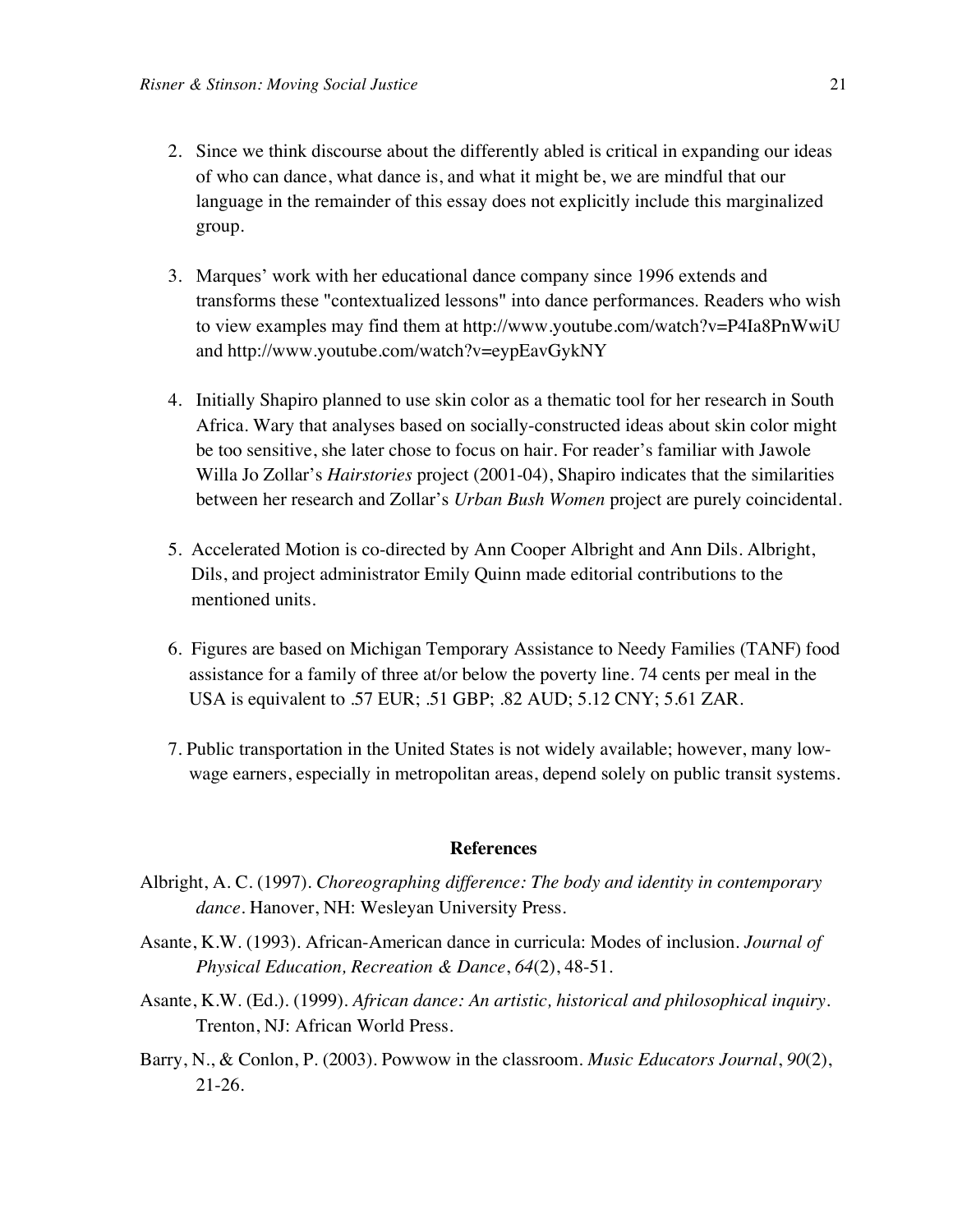- Bennefield, R. (1999). Refocusing the arts aesthetic. *Black Issues in Higher Education*, *16*(3), 32-35.
- Bennett, M. J. (1993). Towards ethnorelativism: A developmental model of intercultural sensitivity. In M. Paige (Ed.), *Education for the intercultural experience* (pp. 21-71). Yarmouth, ME: Intercultural Press.
- *Blue Haze*. (2007). Dead bodies and the peaceful city. Retrieved 25<sup>th</sup> March, 2010 from http://reprotrends.blogspot.com/2007/05/dead-bodies-and-peaceful-city.html
- Books, S. (1994). Social foundations in an age of triage. *Education Foundations, 8*(4), 24-42.
- Boswell, B. (1982). Adapted dance for mentally retarded children: An experimental study. (Doctoral dissertation, Texas Woman's University, 1982). Dissertation *Abstracts International*, *43*(09), 2925.
- Bourdieu, P. (1986). The forms of capital. In J. Richardson (Ed.), *Handbook of theory and research for the sociology of education (pp. 241-258). New York: Greenwood.*
- Brooks, J., & Thompson, E. (2005). Social justice in the classroom. *Educational Leadership*, *63*(1), 48-52.
- Brooks, J., & Thompson, E. (2006). Social justice in the classroom. In H. Shapiro, K. Latham, and S. Ross (Eds.), *The Institution of Education* (pp. 449-454). Boston: Pearson Custom Publishing.
- Brueggemann, W. (2009). The liturgy of abundance, The myth of scarcity. Retrieved  $25<sup>th</sup>$ March, 2010 from http://www.religion-online.org/showarticle.asp?title=533
- Carson, R. (1999). *Didja ever wonder what this multicultural thing's all about?* Retrieved 25th March, 2010 from http://wso.williams.edu/~rcarson/multiculturalism.html
- Charbeneau, J. (2009). *Enactments of whiteness in pedagogical practice: Reproducing and transforming white hegemony in the university classroom*. (Doctoral dissertation, University of Michigan, 2009). Dissertation Abstracts International, *70*(04).
- DeFrantz, T. (1996a). Simmering passivity: The black male body in concert dance. In G. Morris (Ed.), *Moving words: Re-writing dance* (pp. 107-120). New York: Routledge.
- DeFrantz, T. (1996b). The black body in question. *Village Voice*, *41*(17), 29-32.
- DePauw, K. (1986). Toward progressive inclusion and acceptance: Implications for physical education. *Adapted Physical Activity Quarterly*, *6*(3), 95-99.
- Dils, A., & Albright, A. (Eds.). (2001). *Moving history/dancing cultures*. Middletown, CT: Wesleyan University Press.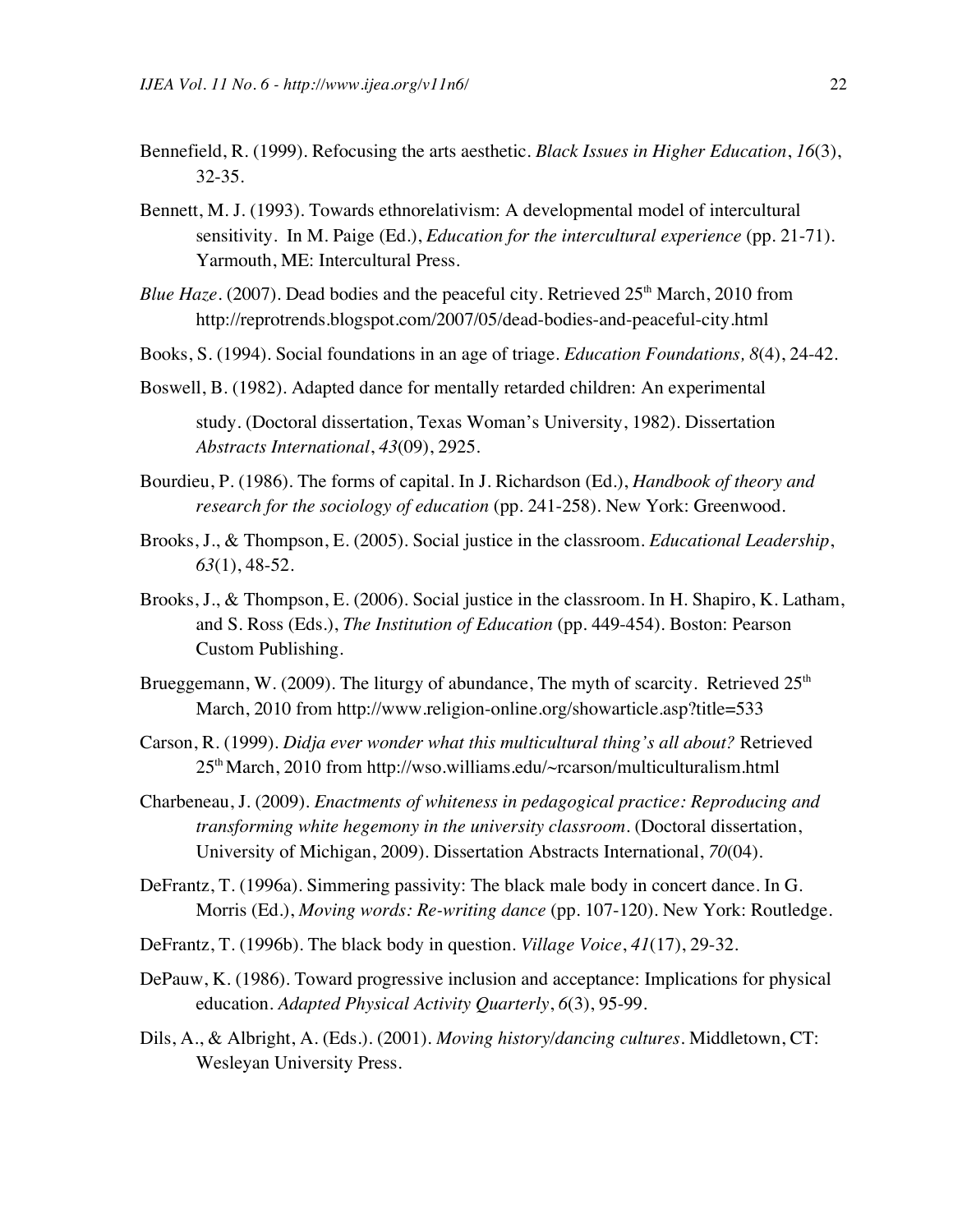- Dils, A., Gee, R. & Brookoff, M. (Eds.). (2007). *Intersections: Dance, place and identity*. Dubuque, IA: Kendall/Hunt.
- Dunn, J., & Craft, D. (1985). Mainstreaming theory and practice. *Adapted Physical Activity Quarterly*, *2*, 273-276.
- Dunphy, K. & Scott, J. (2003). *Freedom to move: Movement and dance for people with intellectual disabilities.* Sydney: Maclennan & Petty.
- Fitt, S., & Riordan, A. (Eds.) (1980). Focus on *dance IV: Dance for the handicapped*. Reston, VA: The American Alliance for Health, Physical Education, Recreation and Dance.
- Fowler, B. (1997). *Pierre Bourdieu and cultural theory: Critical investigations*. London: Sage.
- Friedman, S. (2009). Navigating the byways of polyculturalism—Whose dance are we teaching in South African schools? *Research in Dance Education, 10* (2), 131-144.
- Gay, G., & Howard, T. (2000). Multicultural education for the 21st century. *Teacher Education, 36*(1), 1-16.
- Gollnick, D. (1992). Multicultural education: Policies and practices in teacher education. In C. A. Grant (Ed.), *Research and multicultural education: From the margins to the mainstream* (pp. 218-239). London: Falmer.
- Gomez, M., & Tabachnick, B. (1992). Telling teaching stories. *Teaching Education*, *4*(2), 129-138.
- Gottschild, B. D. (1996). *Digging the Africanist presence in American performance: Dance and other contexts*. Westport, CT: Greenwood.
- Greene, M. (1978). *Landscapes of learning*. New York: Teachers College Press.
- Greene, M. (1988). *The dialectic of freedom*. New York: Teachers College Press.
- Hagood, T. (2000). *A history of dance in American higher education: Dance and the American university*. Lewiston, NY: Edwin Mellen.
- Higher Education Arts Data Services (HEADS), Dance Annual Summary 2003-2004. (2004). Reston, VA: National Association of Schools of Dance.
- Higher Education Arts Data Services (HEADS), Dance Annual Summary 2008-2009. (2009). Reston, VA: National Association of Schools of Dance.
- Highwater, J. 1992. *Dance: Ritual of experiences*, 3rd edition. New York: Oxford University Press.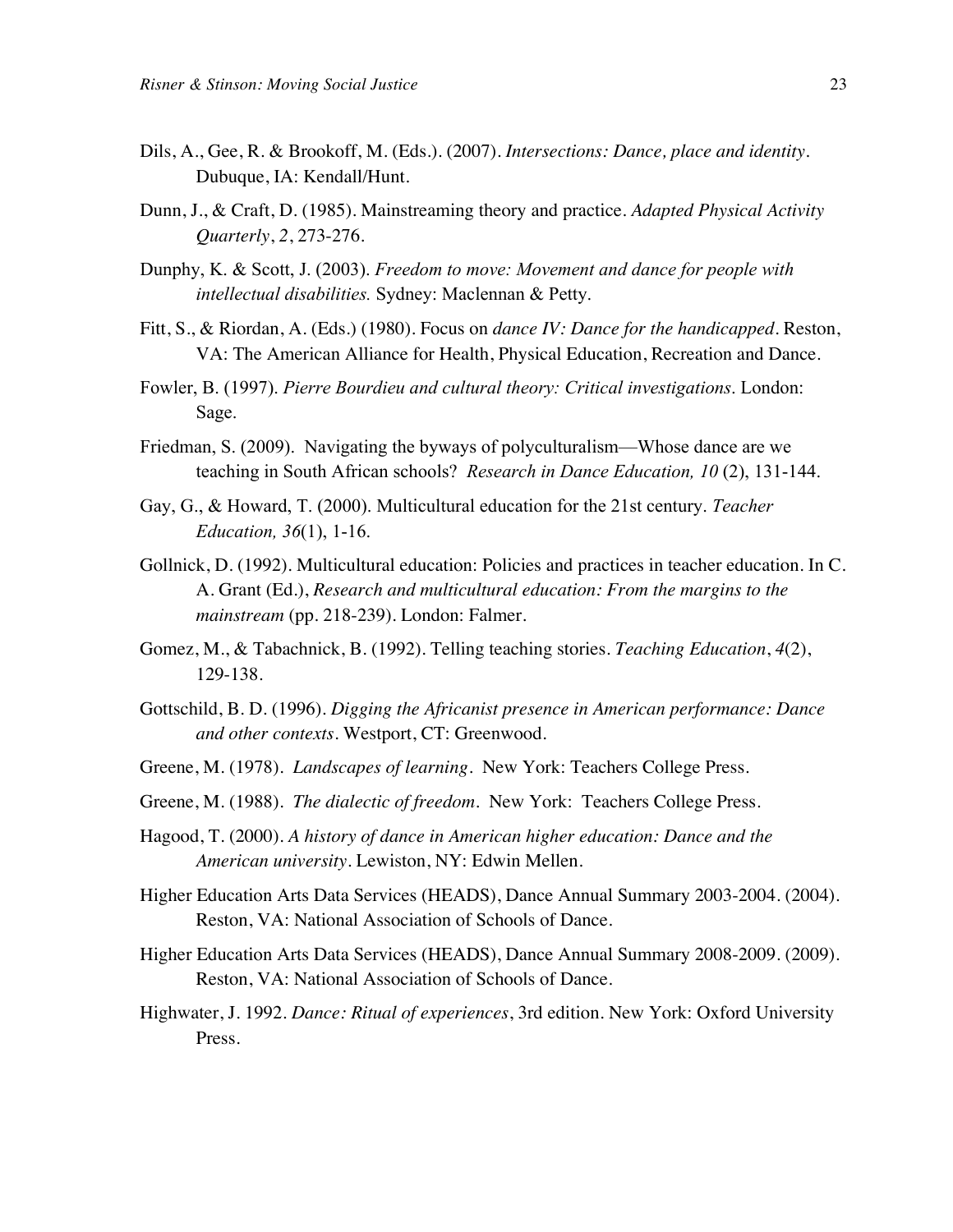- Hill, K. (1976). *Dance for physically disabled persons: A manual for teaching ballroom, square and folk dance to users of wheelchairs and crutches.* Reston, VA: American Alliance for Health, Physical Education and Recreation.
- Hodges, B.A., & Belcher, D. (2005). *A critique of Milton J. Bennett's developmental model of intercultural sensitivity*. Retrieved 25th March 2010, from http://bama.ua.edu/~bhodges/portfolio/forms/icc\_bennett.pdf
- Irwin, J. (1996), *Empowering ourselves and transforming schools: Educators making a difference.* Albany, NY: State University of New York Press
- Jackson, N., & Shapiro-Phim, T. (Eds.). (2008). *Dance, human rights, and social justice: Dignity in motion*. Lanham, MD: Scarecrow Press.
- Jay, D. (1987). *Effects of a dance program in the creativity and movement behavior of preschool handicapped children.* (Doctoral dissertation, Texas Woman's University, 1987). *Dissertation Abstracts International, 48*(04), 826.
- Jonas, G. (1992). *Dancing: The pleasure, power, and art of movement*. New York: Harry N. Abrams.
- Kealiinohomoku, J. (1970). An anthropologist looks at ballet as a form of ethnic dance. In M. Van Tuyl (Ed.), *Impulse* (pp. 24-33). San Francisco: Impulse Publications.
- Kerr-Berry, J. (2004). The skin we dance, the skin we teach: Appropriation of black content in dance education. *Journal of Dance Education*, *4*(2), 45-47.
- Kuppers, P. (2000). Accessible education: Aesthetics, bodies and disability. *Research in Dance Education, 1*(2), 119-131.
- Levete, G. (1993). *No handicap to dance: Creative improvisation for people with and without disabilities*. London: Human Horizons.
- Lowenstein, K. (2009). The work of multicultural teacher education: Reconceptualizing white teacher candidates as learners. *Review of Educational Research, 79*(1), 163-196.
- Lutz, T., & Kuhlman, W. (2000). Learning about culture through dance in kindergarten classrooms. *Early Childhood Education Journal*, *28*(1), 35-40.
- Marques, I. (1998). Dance education in/and the postmodern. In S.B. Shapiro (Ed.), *Dance, power, and difference: Critical and feminist perspectives on dance education*. Champaign, IL: Human Kinetics.
- Marques, I. (2007). I see a kaleidoscope dancing: Understanding, criticizing and recreating the world around us. In L. Rouhiainen (Ed.), *Ways of knowing in dance and art* (pp. 144-158). Helsinki: Theatre Academy of Finland.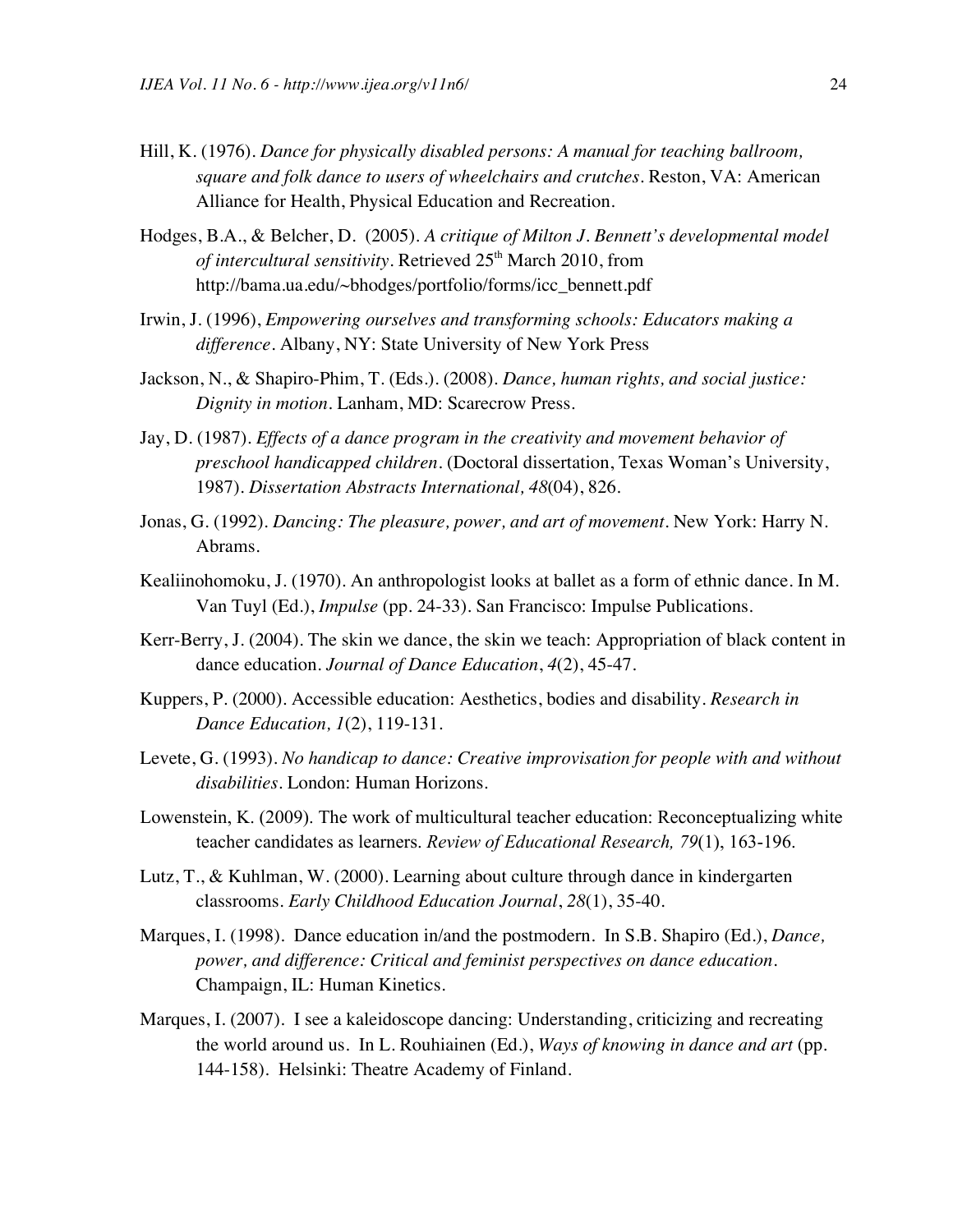- McAllister, G., & Irvine, J. (2000). Cross cultural competency and multicultural teacher education. *Review of Educational Research*, *70*, 3-24.
- McIntosh, P. (1990). White privilege: Unpacking the invisible knapsack. *Independent School, Winter,* 31-36*.*
- McWilliam, E. (2008). Unlearning how to teach. *Innovations in Education and Teaching International, 45*(3), 263-269.
- Mills, G. R. (1997). Is it is or is it ain't: The impact of selective perception on the image making of traditional African dance. *Journal of Black Studies*, *28*(2), 139-156.
- Nicholls, R. (1995). Dance pedagogy in a traditional African society. *International Journal of African Dance, 2*(1), 51–60.
- No Child Left Behind. (2004). Retrieved 25<sup>th</sup> March, 2010 from http://www.edweek.org/rc/issues/no-child-left-behind
- Noordhoff, K., & Kleinfeld, J. (1993). Preparing teachers for multicultural classrooms. *Teaching and Teacher Education*, *9*(1), 27-39.
- Purpel, D. (2004). *Moral outrage in education*. New York: Peter Lang.
- Rennert-Ariev, P. (2008). The hidden curriculum of performance-based teacher education. *Teachers College Record, 110* (1), 105-138.
- Risner, D. (2009, June). *Challenges and opportunities for dance pedagogy: Critical social issues and "unlearning" how to teach*. Paper presented at the meeting of the Congress on Research in Dance, Leicester, UK.
- Rosenthal, S. (2009). *The myth of scarcity, managed care, and modern Malthusians*. Retrieved 25<sup>th</sup> March, 2010 from http://susanrosenthal.com/articles/the-myth-ofscarcity
- Shapiro, S. B. (1998). Toward transformative teachers: Critical and feminist perspectives in dance education. In S.B. Shapiro (Ed.), *Dance, power, and difference: Critical and feminist perspectives on dance education* (pp. 7-21). Champaign, IL: Human Kinetics.
- Shapiro, S. B. (1999). *Pedagogy and the politics of the body: A critical praxis.* New York: Garland.
- Shapiro, S. B. (2008). Dance in a world of change: A vision for global aesthetics and universal ethics. In S. B. Shapiro (Ed.), *Dance in a world of change: Reflections on globalization and cultural difference* (pp. 253-274). Champaign, IL: Human Kinetics.
- Sherrill, C. (1976). *Adapted physical education and recreation: A multidisciplinary approach*. Dubuque, IA: Wm. C. Brown.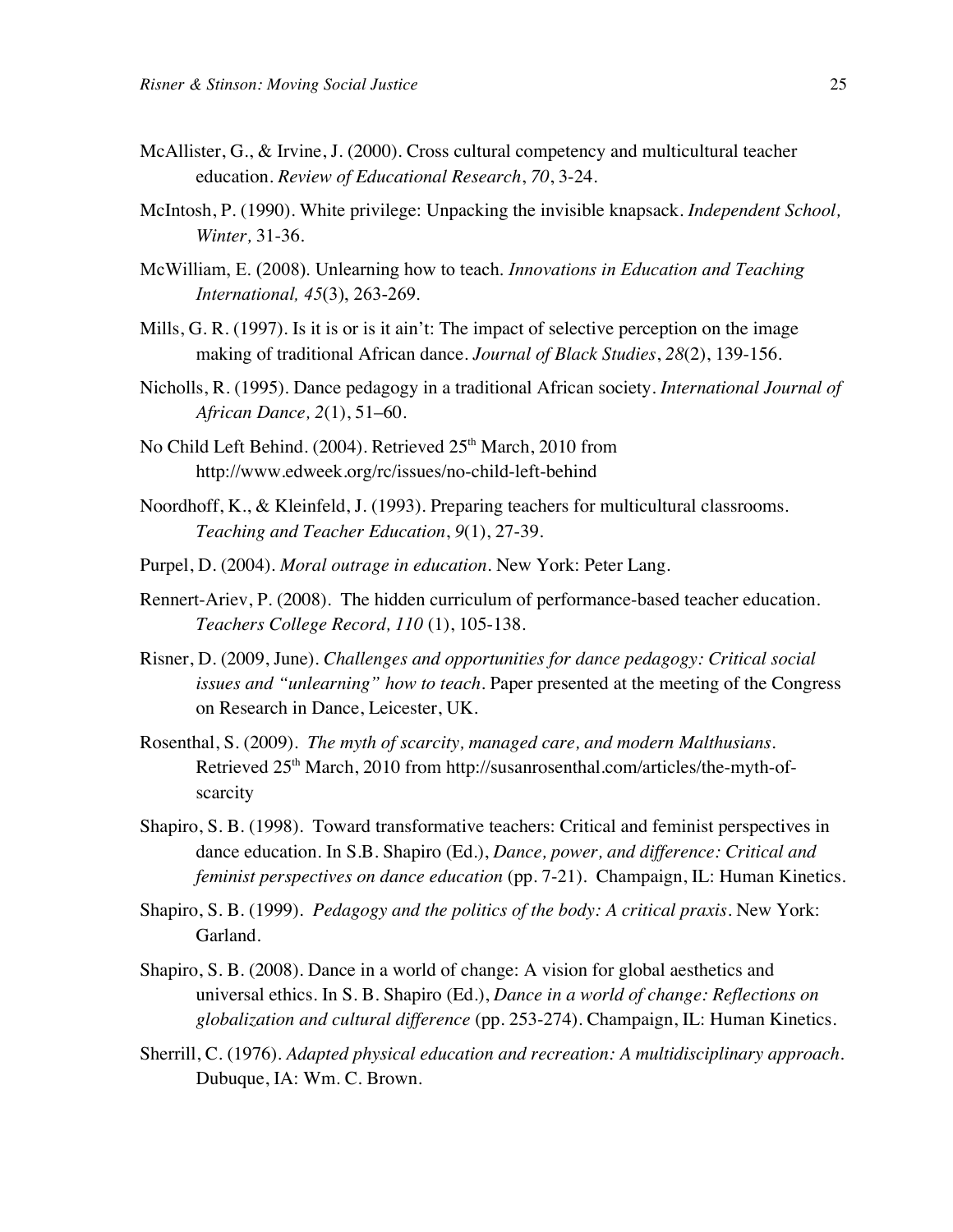- Vissicaro, P. (2004). *Studying dance cultures around the world: An introduction to multicultural dance education*. Dubuque, IA: Kendal/Hunt.
- Walberg, F. (1979). *Dancing to learn: A contemporary dance curriculum for learning and physically handicapped adolescents.* Novato, CA: Academic Therapy Publications.
- Welch, S. (1999). *Sweet dreams in America: Making ethics and spirituality work*. New York: Routledge.
- Wesleyan University Press (2007-2009). *Accelerated motion: Towards a new dance literacy.* Wesleyan University Press and the Academic Media Studio. Retrieved 25<sup>th</sup> March, 2010 from http://acceleratedmotion.wesleyan.edu

#### **About the Authors**

Doug Risner, Ph.D., M.F.A., is Associate Professor and former Chair of the Maggie Allesee Department of Dance at Wayne State University, Detroit, Michigan, USA. He is editor-inchief of the *Journal of Dance Education* and publishes his research nationally and internationally. Risner contributes regularly to *Research in Dance Education*, *Arts Education Policy Review, Selected Research in Dance, Dance Studio Life* and numerous international volumes*.* His new book, *Stigma and Perseverance in the Lives of Boys Who Dance*, is published by Mellen Press.

Susan Stinson, Ed.D., is Professor and former Head of the Department of Dance at University of North Carolina-Greensboro, USA. She has published and presented her scholarly work in dance education nationally and internationally for over 30 years.